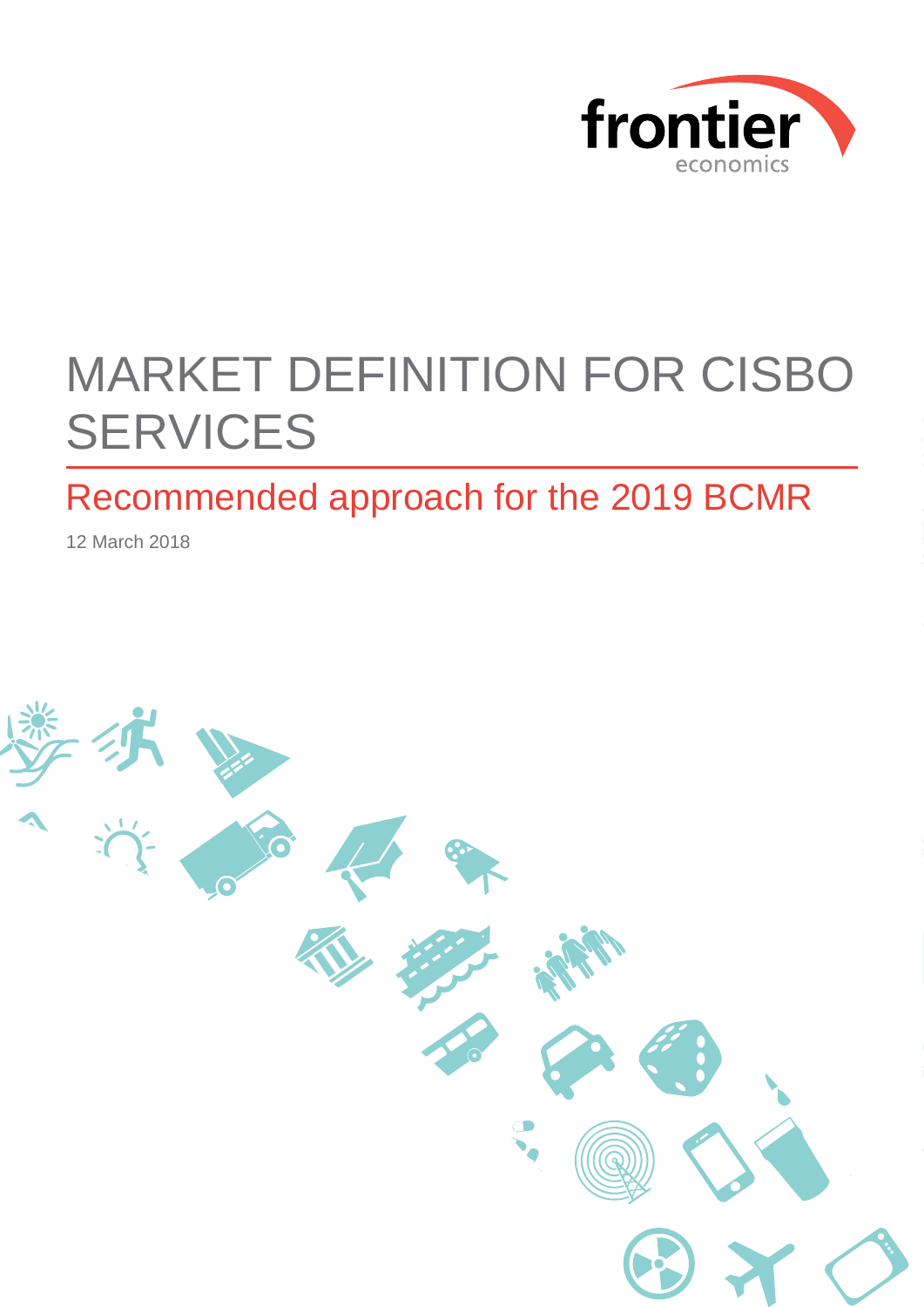#### Martin Duckworth **Ana McDowall** Martin Duckworth **Ana McDowall**



martin.duckworth@frontier-economics.com ana.mcdowall@frontier-economics.com  $\bullet$ 

Frontier Economics Ltd is a member of the Frontier Economics network, which consists of two separate companies based in Europe (Frontier Economics Ltd) and Australia (Frontier Economics Pty Ltd). Both companies are independently owned, and legal commitments entered into by one company do not impose any obligations on the other company in the network. All views expressed in this document are the views of Frontier Economics Ltd.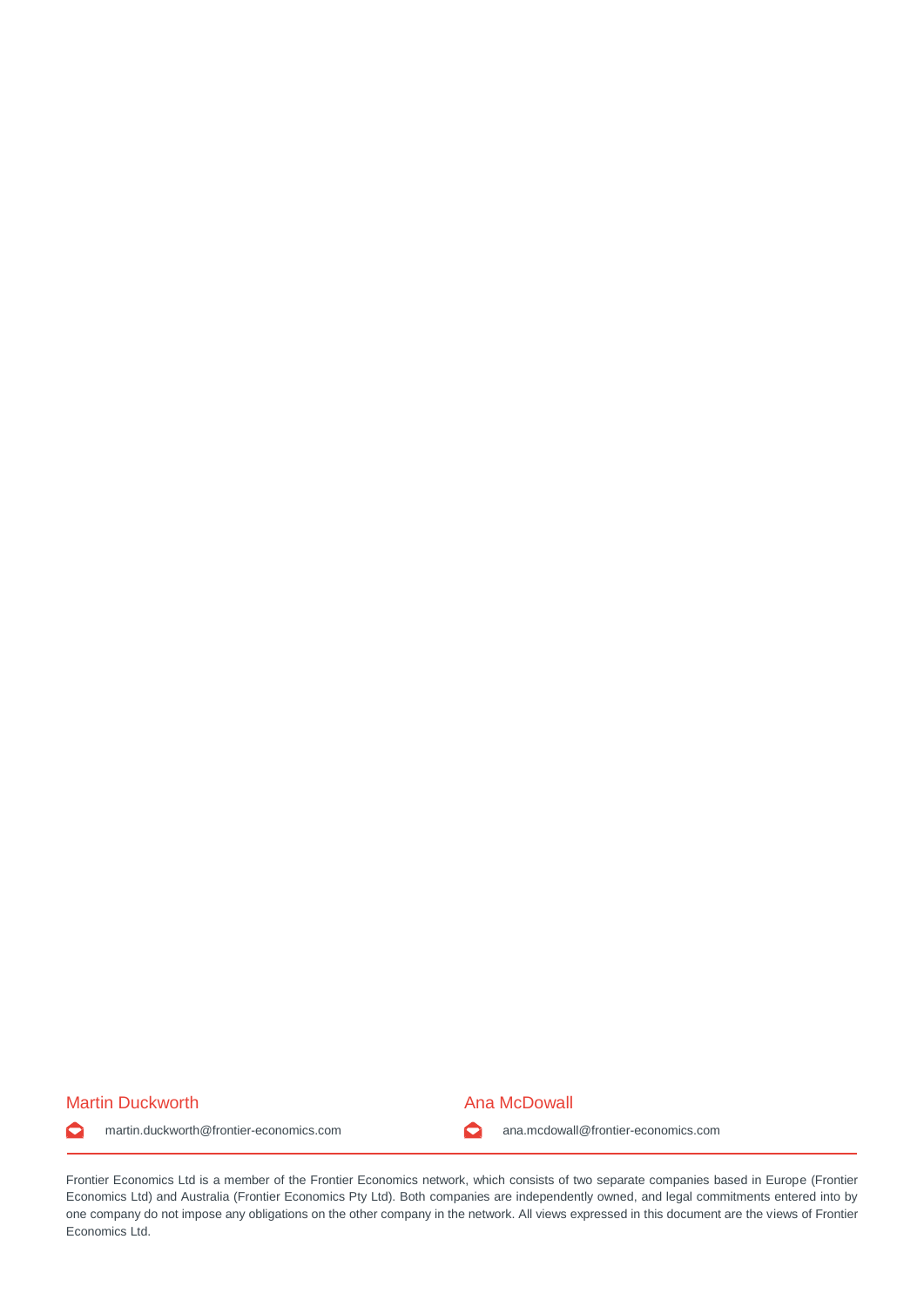## **CONTENTS**

| 1              | <b>Executive Summary</b>                                                                                                                                                                                                                                                  |                            |  |  |
|----------------|---------------------------------------------------------------------------------------------------------------------------------------------------------------------------------------------------------------------------------------------------------------------------|----------------------------|--|--|
| $\overline{2}$ | Introduction                                                                                                                                                                                                                                                              |                            |  |  |
| 3              | Key characteristics of the market<br><b>CISBO</b> services<br>3.1<br>The providers of CISBO wholesale services<br>$3.2^{\circ}$<br>The cost structure for providing CISBO services<br>3.3 <sup>°</sup><br>Competitive incentives of infrastructure-based providers<br>3.4 | 10<br>10<br>12<br>13<br>15 |  |  |
| 4              | Market definition approach<br>EU guidelines<br>4.1<br>4.2 Product market definition<br>Geographic market definition<br>4.3                                                                                                                                                | 22<br>22<br>22<br>27       |  |  |
| 5              | <b>Concluding remarks</b>                                                                                                                                                                                                                                                 | 31                         |  |  |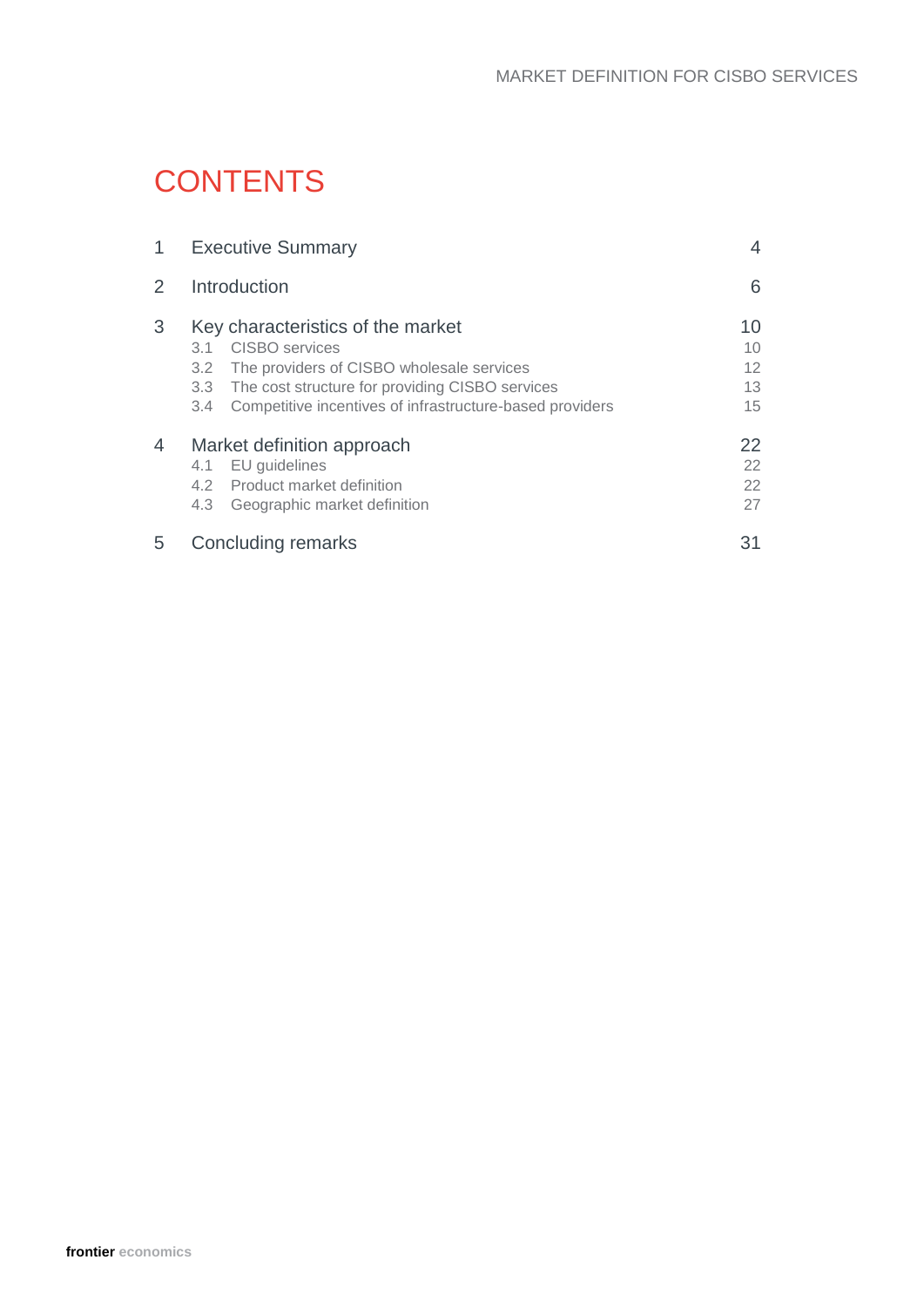## <span id="page-3-0"></span>1 EXECUTIVE SUMMARY

Ofcom has begun the process for the next BCMR decision, due to come into force in April 2019. The objective of this report is to support Ofcom in developing the appropriate market definition for CISBO services.

- 1.1.1 We propose an approach to market definition that is grounded in the features of this specific market – crucially, the dynamic nature of customer demand, the high incremental costs of physically connecting customers (even over relatively short distances), and BT's current ability to price discriminate.
- 1.1.2 Our framework suggests that there is a single market for the provision of CISBO services extending to all bandwidths.
	- This follows immediately from supply-side considerations, given the common fibre infrastructure used to supply services of any bandwidth (which make up the majority of the cost to serve) and the converging unit costs in equipment (and the trend towards using higher bandwidth equipment to provide lower bandwidth services).
	- Any demand-side analysis needs to recognise the distortion to current prices resulting from BT's price discrimination. Current switching rates for higher bandwidth services are lower than they would be under competitive pricing because the high price premium on services above 1 Gbit/s means only the most inelastic consumers purchase them. If prices were at the competitive level, the price gradient would be flatter and a proportion of those customers who currently take the 1 Gbit/s would take the 10 Gbit/s bandwidth service. These customers would clearly switch to 1 Gbit/s services in response to price increases (as they currently use the 1Gbit/s service due to the pricing differential). Hence there is no break in the chain of substitution at competitive prices. This is reinforced by dynamic effects where successive Ethernet standards are introduced at higher bandwidths as a premium service, but due to a combination of increased demand and costs converging, every successive generation of Ethernet will eventually become a mainstream service.
- 1.1.3 Ofcom's broad approach to geographic market definition in the 2016 BCMR, based on availability of competing infrastructures, seems appropriate. However, Ofcom should build on that approach to reflect more detail on the drivers of competitiveness (the number of competing networks in an area and the distance to end users), while recognising that the approach must remain pragmatic and will require some degree of "blurring" of areas with heterogeneous conditions, based on regulatory judgement, in order define a smaller set of large geographic markets.
- 1.1.4 However, when determining whether Openreach has SMP in a given geographic market the analysis needs to better reflect the incremental costs faced by rivals as this will determine the effectiveness of their competitive constraint.
	- In the case of CISBO services, the cost to connect an additional customer can be substantial even over short distances.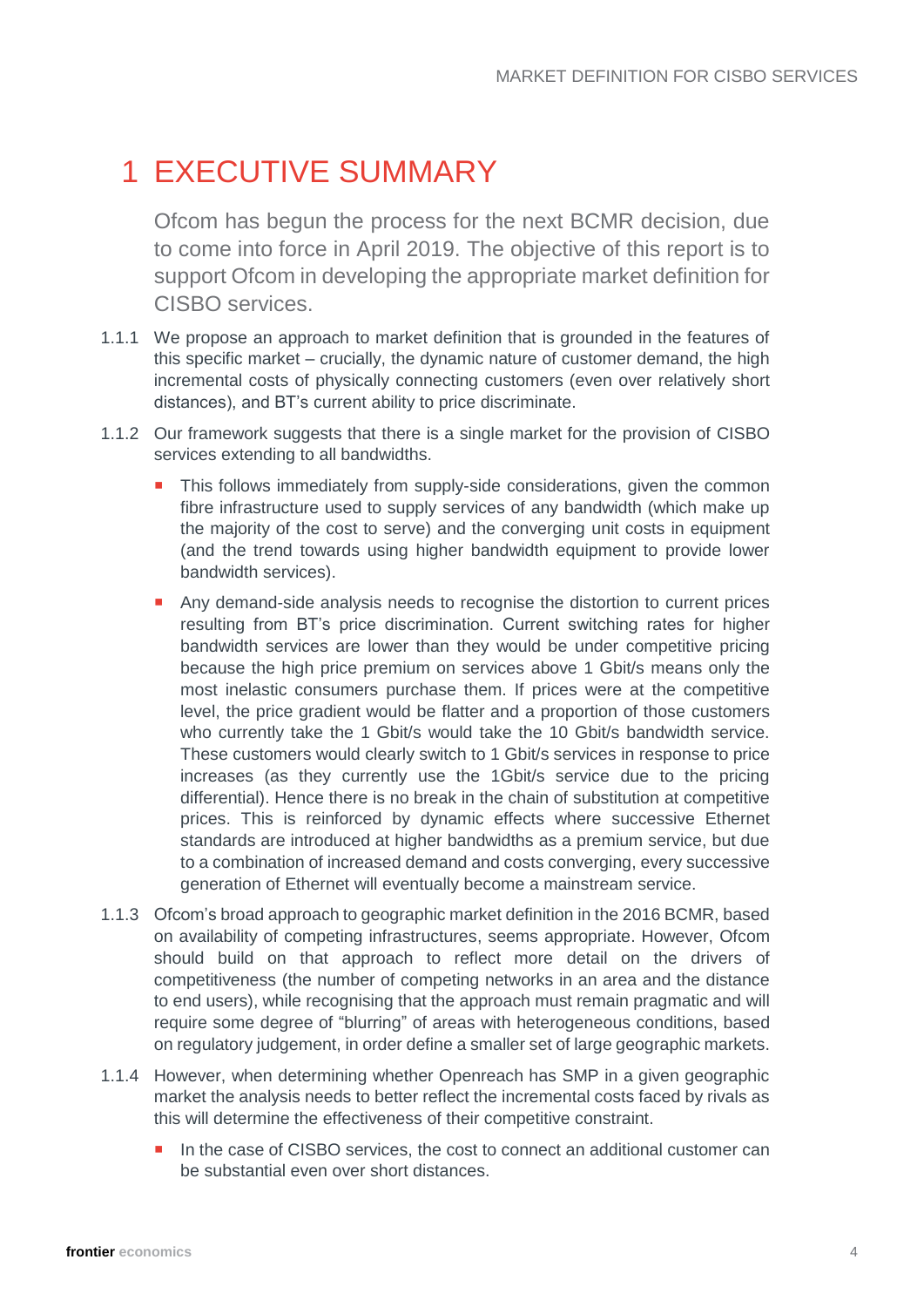- **Thus, the relationship between distance to alternative infrastructures and** competitive constraint is not straightforward as that alternative provider may be present in the vicinity of the premises but face prohibitive cost (and delay) to build the link to the building.
- **The constraint on Openreach will therefore be most effective where a specific** location is connected to multiple competing networks, which suggests that the share of connections that a provider has in a geographic area is related to the average incremental cost faced and the degree of constraint.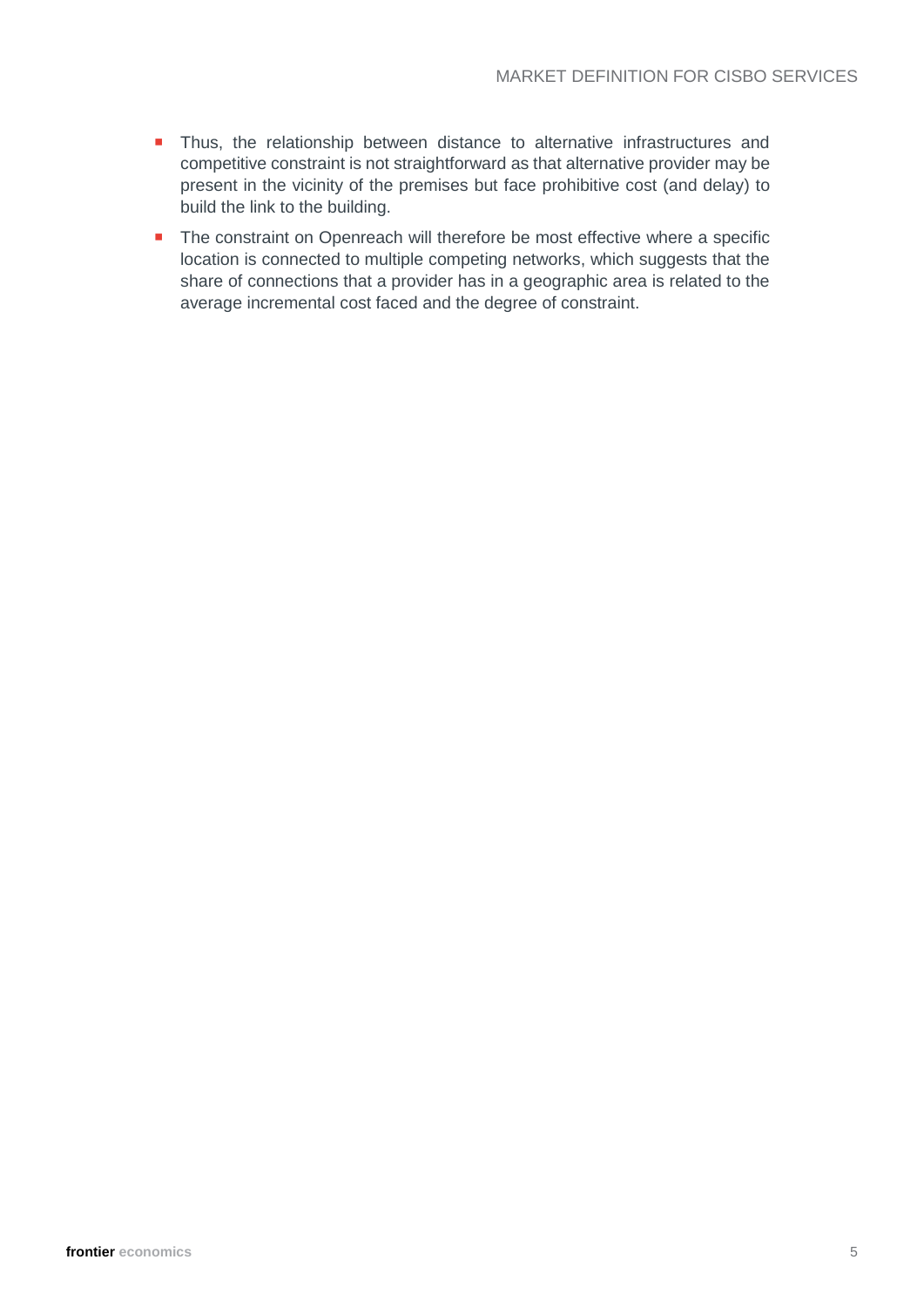## <span id="page-5-0"></span>2 INTRODUCTION

2.1.1 This report revisits the question of market definition in CISBO services, and the framework that should be used to define both product and geographic markets, in the 2019 BCMR. The following figure summarises the aims of the approach we have taken in this report:



- 2.1.2 Demand for CISBO services is fast evolving. We set out the characteristics of the CISBO market in section [3](#page-9-0) – these drive market behaviour and therefore underpin how Ofcom should think about defining markets.
- 2.1.3 All CISBO services (i.e. all bandwidths) are delivered using a common infrastructure (fibre) and the cost of deploying fibre to the premises makes up the majority of the cost of serving customers. The other material, but generally smaller, cost is the cost of the active equipment used to 'light' the fibre. Improvements in technology and the standardisation of the active equipment used to deliver CISBO services means each successive generation has been able to deliver ten times more bandwidth than the preceding technology. The unit cost of technology for each new generation is initially at a large cost premium but this premium falls rapidly after introduction due to increasing scale and improvements in production technology. This pattern has been observed as each of the 10Mbit/s, 100 Mbit/s and 1 Gbit/s technologies have been launched and matured on the market, and it is happening today for the 10 Gbit/s equipment which is currently in the middle of this product life-cycle with costs rapidly declining. The pattern is likely to continue with subsequent generations of equipment offering 40 Gbit/s and higher bandwidths.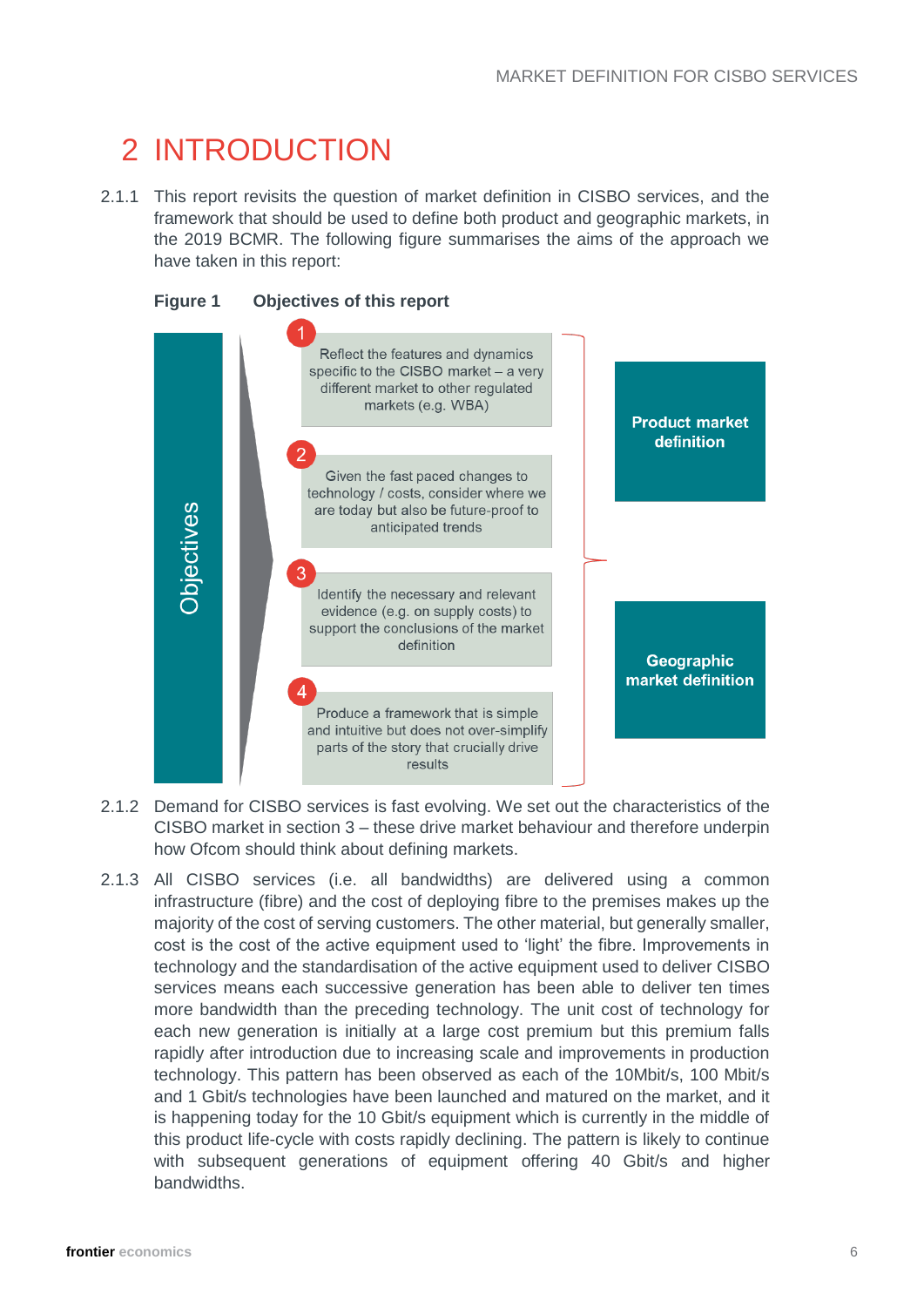- 2.1.4 Today the cost of active equipment for 10 Mbit/s, 100 Mbit/s and 1 Gbit/s is effectively the same and, although the cost of a 10 Gbit/s service is higher than the cost of the 1 Gbit/s equipment, this cost differential is falling and is in any case small relative to the (allocated) cost of the fibre in Openreach's CISBO services. Therefore, the cost of providing the service is only weakly related to the bandwidth being delivered. Despite the small cost difference between different services, Openreach has chosen to adopt a material price differential between the 100 Mbit/s and 1 Gbit/s services and a steep price gradient for services above 1 Gbit/s. The resulting differences in margins for different services has, in turn, driven differing competitive conditions. We describe Openreach's strategy and the result on competitor behaviour in more detail below.
- 2.1.5 Openreach, which faces limited infrastructure competition in large parts of the UK, is able to price discriminate in the CISBO market by setting a steep tariff gradient, with a particularly large price premium on its 10 Gbit/s product, which is not included in the CISBO charge control basket.<sup>1</sup> Although this may cause Openreach to lose some customers at these bandwidths, this is offset by the very high margins on the customers it retains. Openreach also has the incentive to maintain this steep tariff gradient to raise the costs of BT's rivals in downstream markets, increasing the market shares of BT's downstream divisions. Openreach will continue to price a service at a high premium until the shift in demand makes the service attractive to the large majority of end consumers (or until a charge control is introduced for the product); at that point Openreach will lower prices and retain market share in the mass market. The effectiveness of Openreach's pricing strategy is evidenced by the large margins it makes on the higher bandwidth products and ultimately the high profits it makes overall on its CISBO services.
- 2.1.6 In some areas of the country, Openreach faces competition from alternative infrastructure-based providers. In addition, some vertically integrated operators serve downstream customers with a mix of self-supplied 'on-net' infrastructure and 'off-net' connectivity purchased from Openreach. However, these alternative providers only have fibre infrastructure connected to a small percentage of business premises and so in most cases will have to dig trenches to install duct from their existing infrastructure to deploy fibre to customer premises<sup>2</sup>. Since this is costly, they will compare the input costs, and are likely to choose to dig only where it has a lower cost than the forward looking cost of buying an equivalent service from Openreach. Given Openreach's price discrimination, the chances of a dig being most cost-effective is higher for high bandwidth connections, as they can avoid higher Openreach wholesale charges (if choosing between on-net and off-net delivery). As a result, one observes that infrastructure-based rivals to Openreach have a higher share of high bandwidth connections than low bandwidth connections, and Openreach has a lower market share in those wholesale services for which it earns the highest margins. This is confirmed by data previously collected by Ofcom which indicates that rivals are economically able to dig greater distances to serve higher bandwidth customers.

There is a so-called 'safeguard' cap applied which prevents Openreach from increasing prices in nominal terms.

While Openreach may also have to dig to some premises to install fibre, Openreach have connections in the majority of premises where new CISBO services are requested.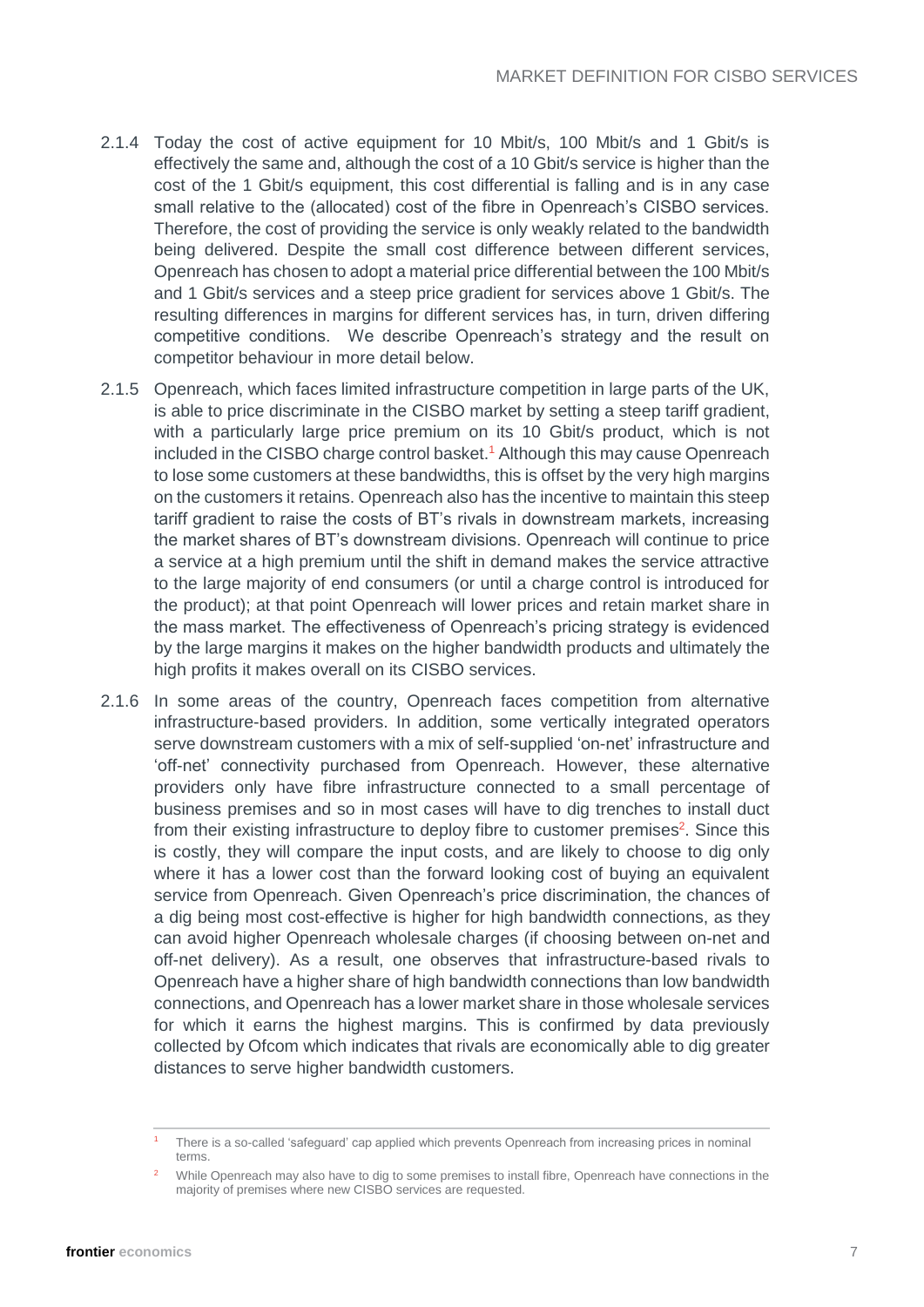- 2.1.7 In section [4](#page-21-0) we set out our proposals for how Ofcom should assess market definition in the 2019 BCMR in light of the underlying fundamentals discussed above.
- 2.1.8 We show that there is a single product market for fibre CISBO services (including services above 10 Gbit/s and WDWM). This is primarily driven by supply side substitution – if an existing provider has fibre infrastructure in place to a premise to deliver one bandwidth product they can easily swap out the electronics to supply any other speed and in some cases will use the same active equipment to offer a range of bandwidths. Thus even where a competitor is currently only supplying a given bandwidth service in a given location, they form a competitive constraint at all bandwidths in that location.
- 2.1.9 Any HMT / SSNIP test should be applied at competitive prices.<sup>3</sup> At present Openreach's price discrimination means that the price differentials between the 1 Gbit/s and 10 Gbit/s services is much higher than would be the case under competitive conditions. As a result, demand-side substitution between the 10 Gbit/s and 1 Gbit/s services is weaker than it would be under competitive pricing. Therefore, an application of the SSNIP test that uses observed switching rates may result in an incorrect definition of product markets. Competitive prices would have a much smaller differential that more closely reflected differences in incremental cost, and in that situation we would expect to see more demand side switching.
- 2.1.10 The observation that there are varying levels of competitive outcome (in terms of the market share of rivals to Openreach) for different products is not due to fundamentally different competitive constraints on Openreach. Openreach's strategy of price discrimination means it has set higher margins for the services above 1 Gbit/s, out of line with actual cost differentials. This has created particularly strong incentives for rival providers to enter the wholesale market, or self-supply in the case of providers choosing between on-net and off-net delivery, above 1 Gbit/s. As such, we observe higher levels of alternative supply in those bandwidths where Openreach earns the highest margins. The higher levels of competition do not follow from the rivals' particular ability to compete more effectively in those services, but from the distorted incentives they face.
- 2.1.11 Geographic market definitions should be driven by the proximity of competing infrastructure and number of competing infrastructures to the relevant customers. Having defined a pragmatic approach that produces a small set of contiguous areas, the SMP findings within these markets needs to take account of the particular barriers rivals face in deploying a leased line connection.
- 2.1.12 For rival infrastructures to be a sufficient constraint on Openreach's prices such that Openreach does not have SMP, the infrastructure needs to be sufficiently dense such that CPs can recover their average incremental cost of connecting a customer when setting prices which reflect Openreach's average cost. The cost of laying fibre can be substantial even over short distances, so that the constraint will be very different in an area where a rival is present but connected to a very small

<sup>&</sup>lt;sup>3</sup> EC in its guidelines on market analysis and the assessment of significant market power under the Community regulatory framework for electronic communications networks and services (2002/C 165/03) recognises that if prevailing prices are not competitive, because a player already has market power, then "the application of the hypothetical monopoly test may lead to a different market definition from that which would be produced if the prices were set at a competitive level".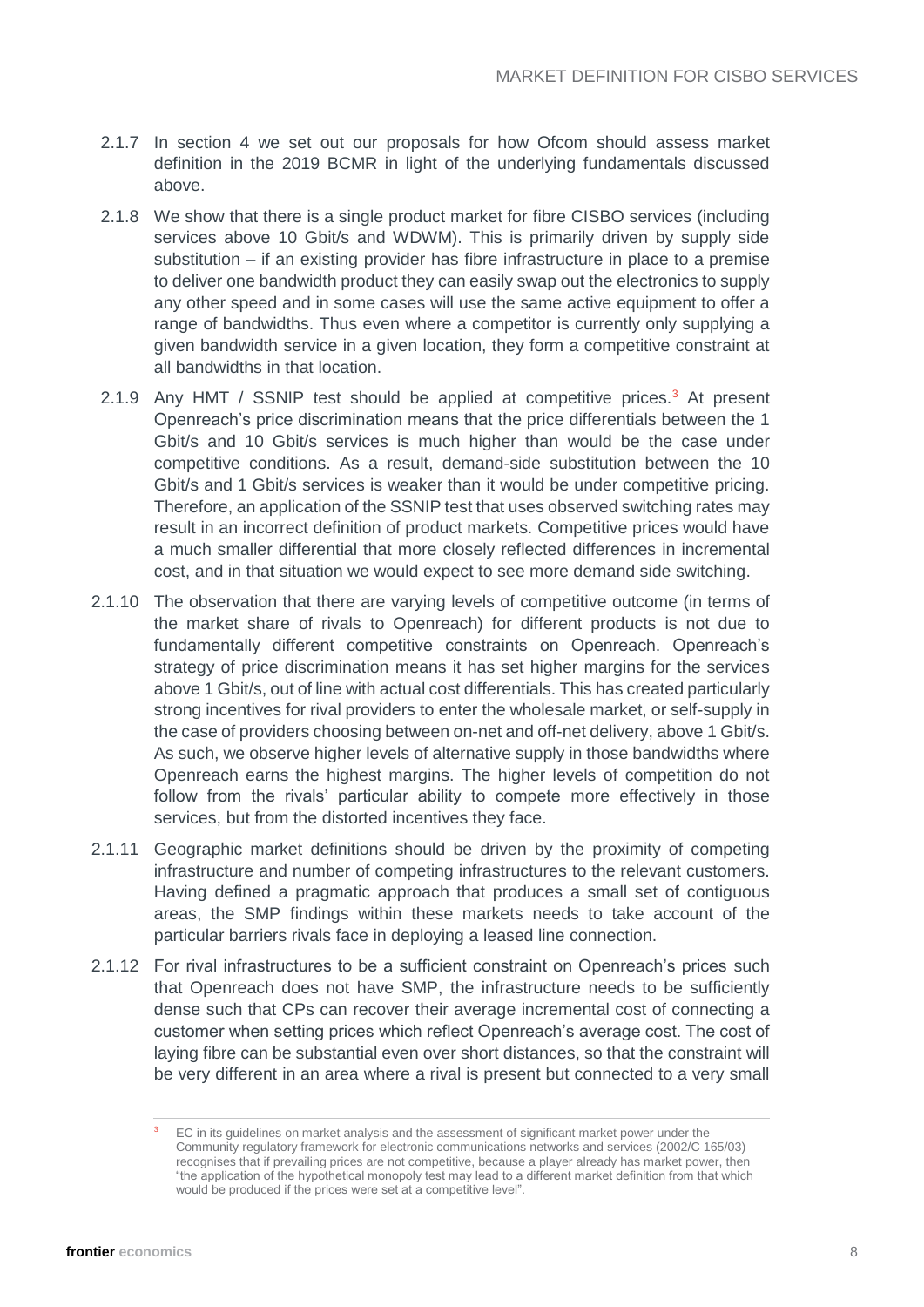number of premises compared to one where it has fibre all the way into a majority of buildings. Therefore, the boundary test between SMP and non-SMP markets should incorporate information on the proportion of relevant premises connected to alternative providers as a way of segmenting the geographic areas into ones with higher and lower levels of competition.

- 2.1.13 In addition, the fact that the cost of laying fibre can vary significantly even over short distances means that applying a simple threshold rule mechanistically to identify SMP areas (e.g. a threshold based on identifying areas with more than four infrastructures present within 100m of each premises) is likely to result in areas within which actual competitive conditions vary widely. While a simpler set of rules may be pragmatic for the purposes of defining the boundaries between geographic areas with different intensity of competition, any market power assessment should be carried out separately as a second stage of analysis and consider other complementary measures of competitive constraint.
- 2.1.14 The following diagram summarises the conclusions of this report on the approach to market definition.

|                                 |                                     | Features of the market                                                                                                                                                                              | Implications for approach                                                                                                                                                                                                                       |                                                 |
|---------------------------------|-------------------------------------|-----------------------------------------------------------------------------------------------------------------------------------------------------------------------------------------------------|-------------------------------------------------------------------------------------------------------------------------------------------------------------------------------------------------------------------------------------------------|-------------------------------------------------|
|                                 | $rac{1}{\sqrt{2}}$<br><b>Supply</b> | The same physical infrastructure is<br>used to deliver all bandwidths and<br>equipment costs are converging<br>and a small proportion of overall<br>cost to serve                                   | Once they have physical<br>infrastructure at a location,<br>rivals are equally able to<br>constrain BT's services of any<br>bandwidth because there are<br>relatively small costs to<br>switching betweenthe provision<br>of different products |                                                 |
| Product market definition       | $\frac{1}{\sqrt{2}}$<br>Demand      | Price differentials are artificially<br>inflated (i.e. not cost-driven) by<br>BT's ability to price discriminate<br>creating stronger incentivefor<br>rivals to serve high-bandwidth<br>connections | A HMT/SSNIP implemented at<br>current prices will not capture<br>relevant level of demand-side<br>substitution because price<br>differentials above competitive<br>level                                                                        | Single CISBO<br>market                          |
|                                 |                                     | Demand is continuously growing so<br>that any given service will<br>eventually become mass market at<br>which point Openreach will reduce<br>price to retain its high market share                  | Elasticity of demand for high<br>bandwidth service will increase<br>over time so future-proof<br>approach should consider likely<br>changes over review period                                                                                  |                                                 |
| Geographic market<br>definition | $\frac{4}{3}$<br><b>Alddh</b>       | Cost and non-cost barriers for rival<br>infrastructure-based providers are<br>significant even over short<br>distances and vary for different<br>geographies                                        | Boundary Test needs to be<br>supplemented with a richer<br>analysis of cost of connections<br>(for example, market shares will<br>reflect proportion of locations<br>connected where CPs have<br>infrastructure)                                | Fine-tuned<br>competitive<br>geographic markets |

#### **Figure 2 Summary of conclusions for market definition approach**

*Source: Frontier Economics*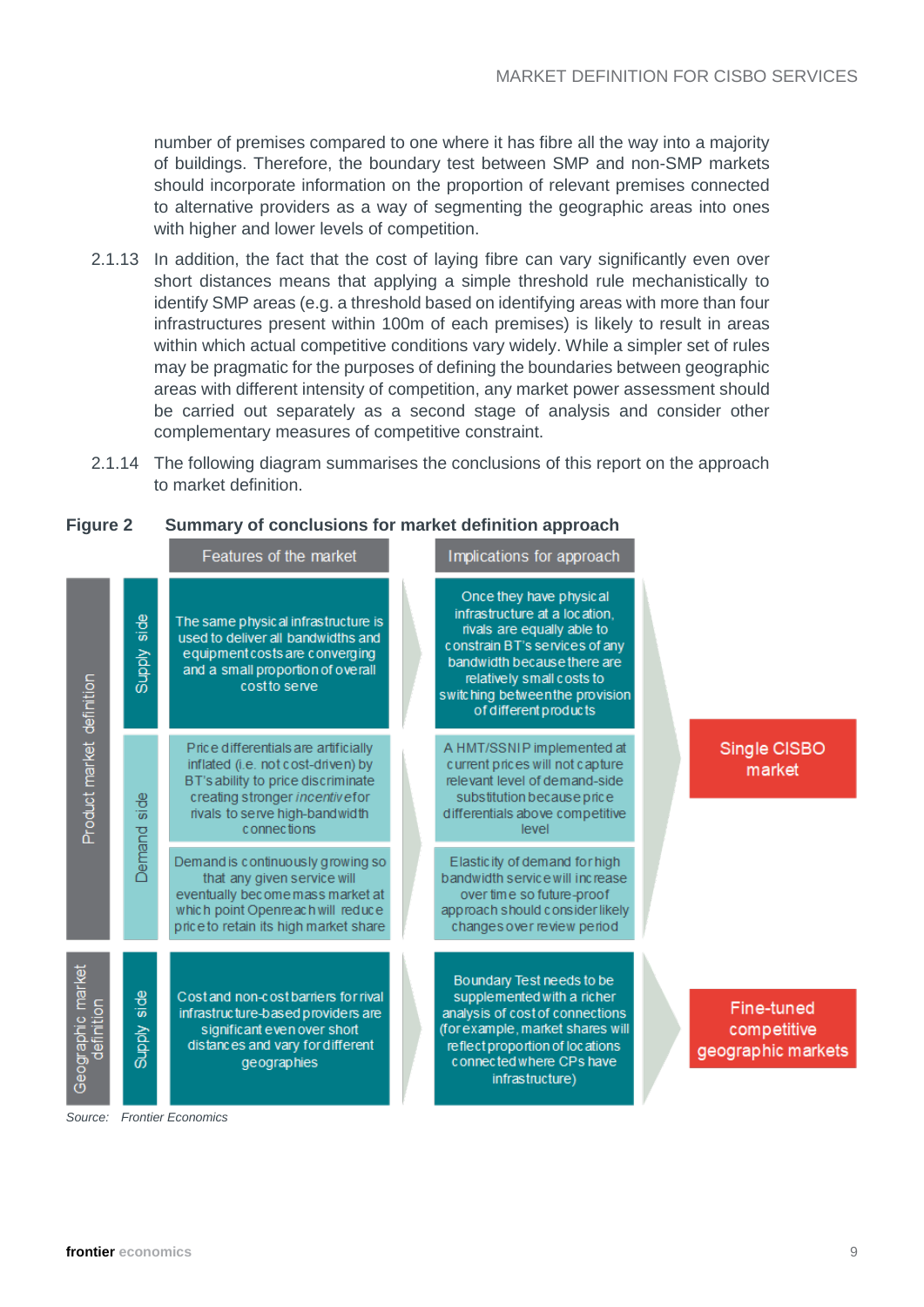## <span id="page-9-0"></span>3 KEY CHARACTERISTICS OF THE MARKET

### <span id="page-9-1"></span>3.1 CISBO services

- 3.1.1 Contemporary Interface Symmetric Broadband Origination ("CISBO") leased line services are fibre-based, dedicated, point-to-point data transmission services used by businesses and providers of communications services. Compared to mass market broadband products, these services provide a more reliable service, since the bandwidth is not shared with other internet users and hence the quality of service is not affected if, for example, traffic from other users on the network is high. Fault rates are lower, as fibre optic cables are not affected by some sources of faults in copper cables, for example water ingress. CISBO services are also generally offered with higher speeds than those delivered with broadband services and with symmetric bandwidth making them suitable for connecting servers<sup>4</sup>.
- 3.1.2 The main purchasers of wholesale CISBO services are:
	- **End-consumers, mainly large businesses that require a fast connection** between their different locations (e.g. headquarters and local offices) or to the Internet;
	- **Mobile network operators that require backhaul services to carry data between** their radio base stations and their core networks.
	- **Broadband service providers using local loop unbundling or VULA also require** uncontended backhaul to carry large amounts of broadband traffic from BT's exchanges and their core networks.
- 3.1.3 The most commonly used technology for delivering CISBO services today is Ethernet which is provided using fibre and consists of a particular set of interfaces and framing formats. Ethernet can also be provided over wavelength-division multiplexing ("WDM"), an optical technique which allows a number of channels to be transmitted over a single fibre increasing the cable's capacity. The set of products in the CISBO market, as defined by Ofcom in the 2016 BCMR, includes all Ethernet and WDM services delivered over fibre.
- 3.1.4 Ethernet services can also be delivered over Openreach's legacy copper access network using EFM (Ethernet First Mile) technology which utilises multiple 'bonded' copper pairs. However, the nature of the legacy copper access network means that the bandwidth offered is limited and dependent on the characteristics of the copper loops used<sup>5</sup> and EFM services will be affected by the higher rate of faults on Openreach's copper access network compared to fibre networks.
- 3.1.5 In addition to CISBO products, legacy copper- and fibre-based technology leased lines (SDH/PDH services) continue to be supplied. Ofcom refers to these as Traditional Interface Symmetric Broadband Origination or "TISBO" products.

<sup>4</sup> Mass market broadband services are typically asymmetric as end users are more frequently consumers of content than distributors of content.

<sup>&</sup>lt;sup>5</sup> For example, the service may be rate adaptive offering lower bandwidths over longer loops.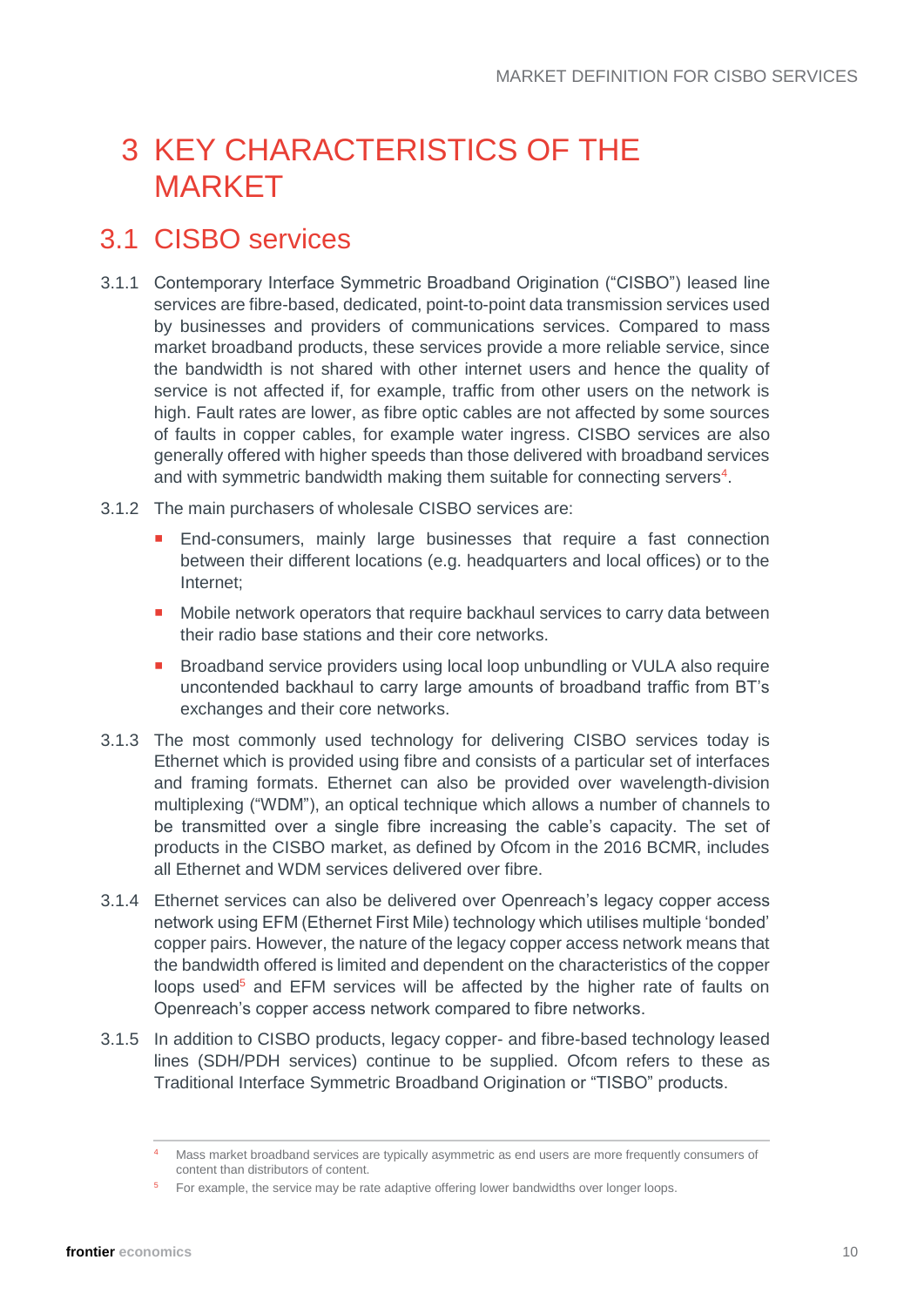- 3.1.6 This report exclusively considers market definition for fibre CISBO services.<sup>6</sup>
- 3.1.7 Within the CISBO market, services are offered at different speeds / bandwidths. A service with a higher bandwidth generally provides more capacity to the customer (e.g. faster downloads), with the result that the customer is less likely to suffer a drop in the quality of the service during peak times due to congestion. However, the marginal benefit to the customer declines with increasing bandwidth and may be close to zero if the bandwidth available significantly exceeds traffic even in peak periods. Therefore, the services are vertically differentiated – consumers prefer higher bandwidth products (all else equal), but different users will have different willingness to pay for additional bandwidth. If higher bandwidth products have higher prices, consumers will self-select into each service, and consumers with higher offered traffic<sup>7</sup> and/or higher QoS requirements will purchase the higher speed services. If the price of a higher speed service falls sufficiently, some consumers will migrate from the lower speed service to the higher speed service.
- 3.1.8 In addition, consumers' needs for bandwidth are continuously increasing over time to maintain a similar QoS, as more applications are developed that require access to the internet, and especially as businesses transition towards storing their data on the cloud instead of on physical servers at their premises. This means that, as their demand shifts, wholesale customers also migrate to higher bandwidth products over time.
- 3.1.9 Openreach's CISBO services exist at fixed increments 10Mbit/s, 100Mbit/s, 1 Gbit/s, 10 Gbit/s etc – with each successive generation to date delivering an increase in speeds by one order of magnitude (i.e. a factor of ten). This reflects bandwidths chosen by standards bodies that set standardised technology for equipment across the industry to allow interworking between different vendors. It is however technically possible for any intermediate bandwidth to be delivered by CPs using a higher speed connection and restricting throughput. Such intermediate services are offered by incumbents in some countries (e.g. openeir, the wholesale arm of the Irish incumbent offers Ethernet access circuits at bandwidth at 100 Mbit/s increments between 100 Mbit/s and 1 Gbit/s<sup>8</sup>). However, the standard services tend to form focal points in the UK market given that Openreach, with a high market share, does not offer intermediate services.
- 3.1.10 Customers' choice of CISBO service is therefore relatively discontinuous $9 -$  when they choose to upgrade this involves a large step increase in bandwidth.<sup>10</sup> The discontinuity is exacerbated by the artificially high price difference. Given the increasing needs for bandwidth over time, the key decision is therefore the timing of upgrades. A change in the price differential between two services could affect

- <sup>7</sup> Offer traffic is the demand unconstrained by the available bandwidth.
- 8 Openeir Leased Line Reference Offer [\(http://www.openeir.ie/Reference\\_Offers/?selectedtab=llro](http://www.openeir.ie/Reference_Offers/?selectedtab=llro) )

<sup>6</sup> Although we point to some differences between EFM, TISBO and CISBO services where these help illustrate some particular features of the CISBO market that are relevant for the assessment of market definition.

We note however that at the retail level there may be more bandwidths offered to customers than at the wholesale level. But given Openreach does not offer any intermediate products between the 1Gbit/s and 10Gbit/s services, the choice for Openreach's customers does involve a step up in bandwidth.

<sup>&</sup>lt;sup>10</sup> The alternative is to purchase several low speed products to combine into an intermediate product. For example, two 1 Gbit/s products can be combined to deliver a 2Gbit/s connection. However, depending on market prices it may in fact be cheaper (or be expected to be cheaper in the near future) to purchase a 10Gbit/s service than two 1 Gbit/s products.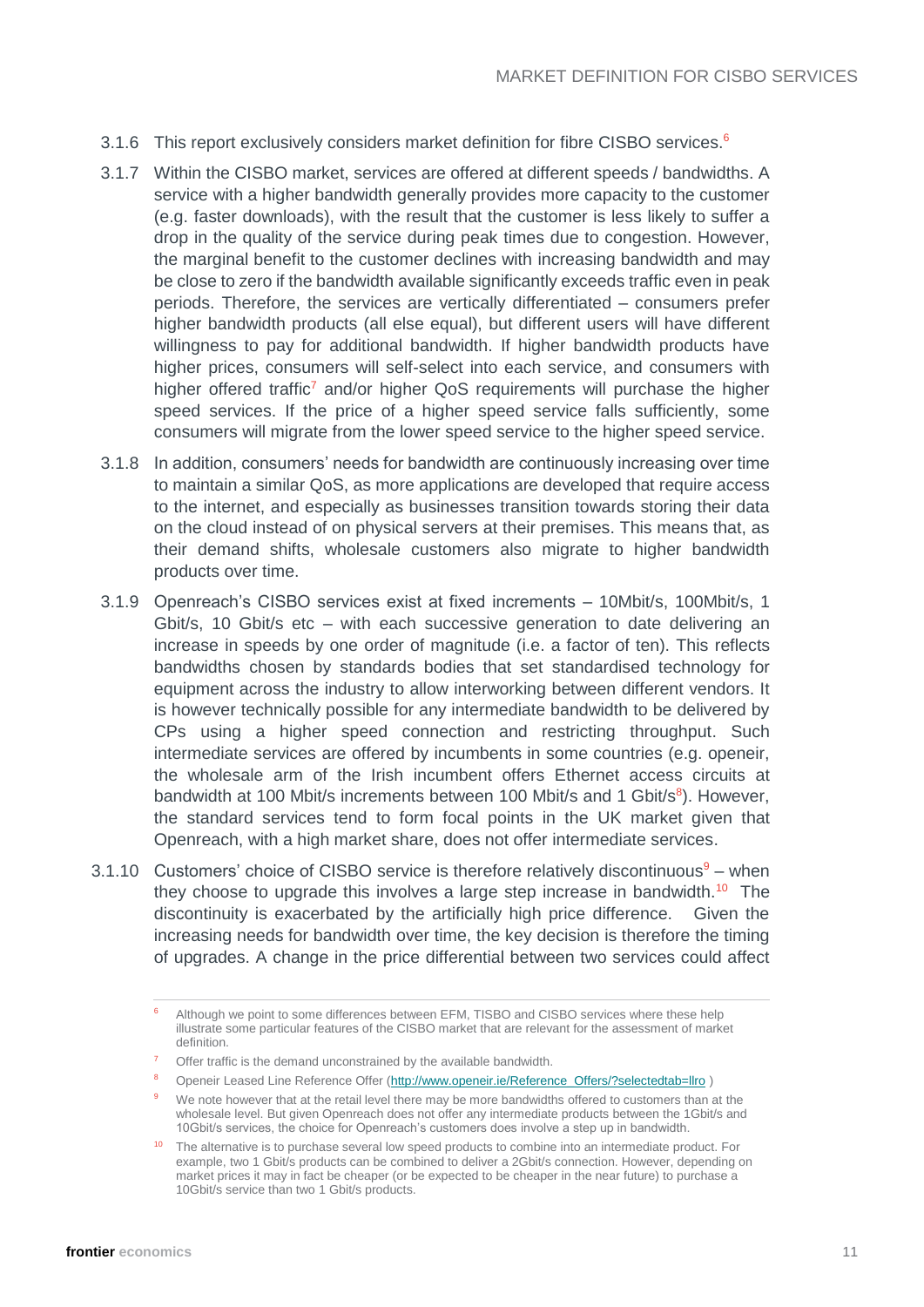how quickly a customer migrates and this may mean an asymmetry of the observed impact of price changes. If the higher speed product becomes relatively cheaper, one may observe more switching to that product immediately following the price change; however, if the higher speed product becomes more expensive, consumers may not switch down given their expectation that they will soon need the high speed connection anyway, and consumers on lower speeds may simply delay their upgrade, so that there is a weak effect on overall switching.

- 3.1.11 Since demand is always increasing, this means a given bandwidth is bought by different groups of customers over time. The customers that purchase services with more than 1 Gbit/s (often called Very High Bandwidth or "VHB" services) today are those whose data needs are highest. BT has attempted to argue that "the nature of demand for VHB services remained distinct from lower bandwidth services and that the increase in demand for VHB services was primarily from new users rather than customers upgrading from the lower bandwidths".<sup>11</sup> However, our view is that this mischaracterises the market:
	- A significant proportion of current 1 Gbit/s customers would be likely to upgrade if prices were at a competitive level; and
	- Over time, as demand per user increases, there is little reason to believe that the vast majority of customers currently purchasing the 1 Gbit/s service would *not* migrate to the 10 Gbit/s service. Indeed, we see 100 Mbit/s customers are migrating to the 1 Gbit/s service over time and there is no reason to believe this would not continue.
- 3.1.12 In any case, while relatively high bandwidth services may be a niche product for high end consumers for given prices and when first introduced, shifting demand and BT's strategy to lower the price of products over time mean that these products will eventually become a mainstream product.

### <span id="page-11-0"></span>3.2 The providers of CISBO wholesale services

- 3.2.1 Openreach is the incumbent network operator and owns a ubiquitous network of ducts and poles and substantial fibre infrastructure throughout the UK. Out of Openreach's fibre-based rivals, Virgin Media owns and operates the network infrastructure with the greatest geographic reach<sup>12</sup> and is vertically integrated, providing retail services based on its own infrastructure. Other infrastructure-based rivals with smaller networks include Vodafone (following its acquisition of Cable & Wireless), Colt, Level 3, Zayo, Verizon and several smaller companies.
- 3.2.2 The areas served by these competitors will reflect a combination of economies of scope (e.g. Virgin Media's ability to offer services to business customers passed by a network primarily built to serve residential customers with cable television) and density (i.e. networks built in the City of London to serve the high concentration of high value customers in this area).
- 3.2.3 Openreach faces, to varying degrees, competition from other infrastructures in some geographic areas, but is still the monopoly provider of wholesale services in

<sup>11</sup> Paragraph 4.100, Business Connectivity Market Review, Final Statement, April 2018.

<sup>&</sup>lt;sup>12</sup> While much of the Virgin Media infrastructure is designed to serve residential and SOHO premises, in doing so Virgin Media has an extensive fibre network passing a large number of business premises.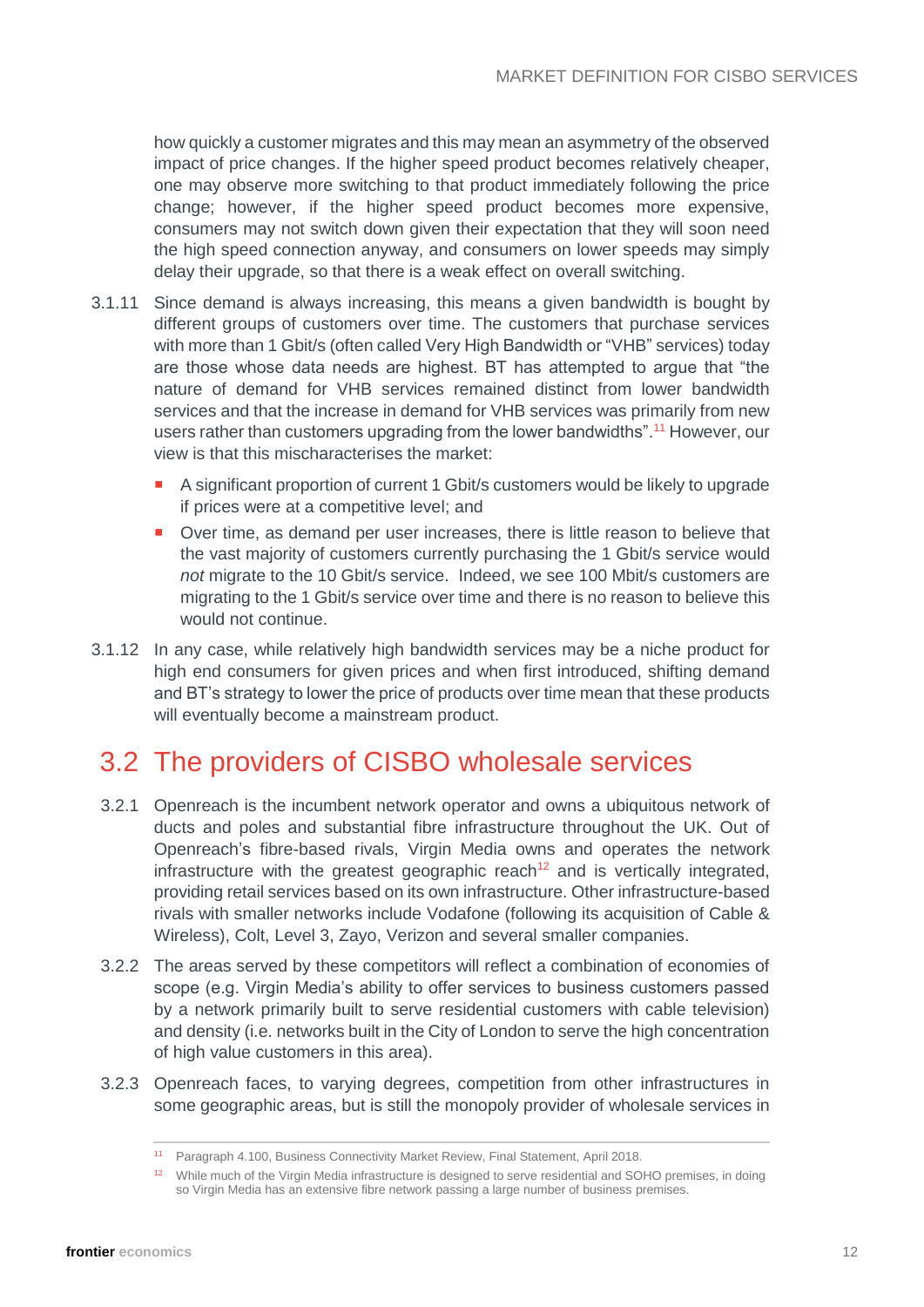a significant part of the UK. The evidence presented by Ofcom in the 2016 BCMR shows that rival CPs have built physical networks that extend to the main business concentrations and sites, but for a significant part of the UK territory, Openreach is still the sole infrastructure-based provider operating in the area. This can provide a significant advantage when branch networks are being procured, with Openreach often being the only provider who can serve all premises 'on-net'.

3.2.4 In fact, Ofcom's analysis, which was based on the presence of CPs within 100m of most users in a post code sector, is likely to overestimate the competitive constraint on Openreach from CPs as the cost of installing infrastructure (i.e. installing duct and fibre) to a premise less than 100m from existing infrastructure may be still prohibitively expensive and there may be significant numbers of customers further away than 100m in a given area.

### <span id="page-12-0"></span>3.3 The cost structure for providing CISBO services

3.3.1 All CISBO services are delivered using a common network infrastructure (point-topoint fibre). Active equipment connected to the ends of the fibres is used to aggregate and route traffic, and it is this equipment that determines the speed of a connection. The cost of active equipment makes up only a small part of the endto-end cost of providing a leased line, while the passive infrastructure makes up the majority of the end-to-end cost. For example, in the case of Openreach, based on the regulatory accounts, duct / fibre makes up approximately 70% of the cost of providing the Ethernet Access Direct (EAD) services. This is shown in the figure below for the 10Mbit/s, 100Mbit/s and 1 Gbit/s services.



**Figure 3 Breakdown of input costs for EAD services**

*Source: Frontier Economics based on Openreach RFS data for the year ended 31 March 2016. Note: Other costs are calculated by subtracting EAD fibre and Ethernet Electronics costs from the fully allocated cost for the service.*

3.3.2 Therefore, the only difference in the cost of providing connections of different speeds is the difference in the cost of active equipment used. A provider that was connecting a new customer would face a cost differential between a low and high speed connection equal to the difference in cost between the two pieces of equipment required to deliver each speed. This cost differential today is essentially zero for the services up to 1 Gbit/s because the modern equivalent asset for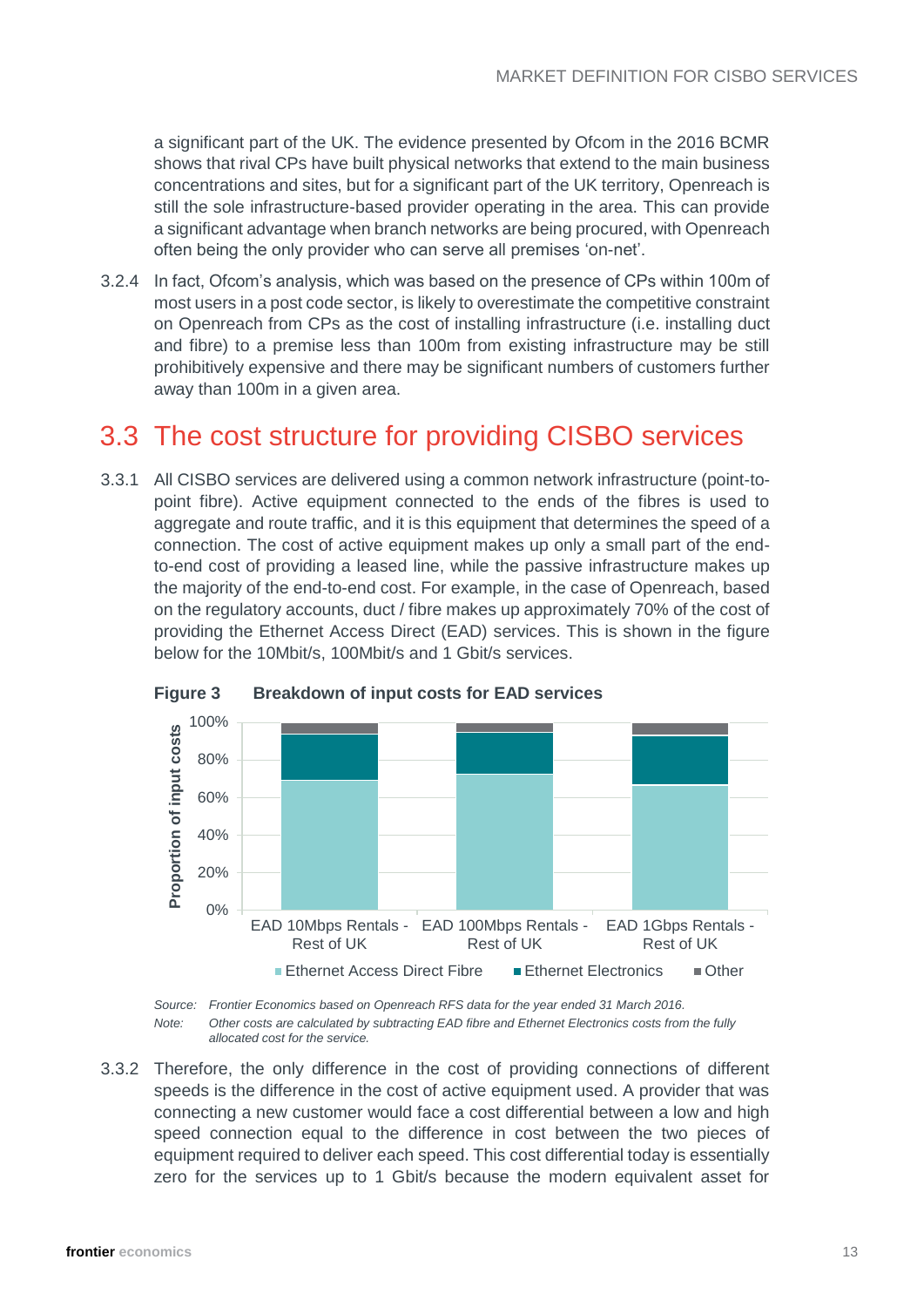delivering lower speed services is 1 Gbit/s equipment. For services above 1 Gbit/s (including WDM), the cost of the active equipment is higher than for the basic equipment used to deliver lower bandwidths but this difference is small relative to the overall cost of the service and the difference in equipment cost has been declining in recent years.

- 3.3.3 In a world with perfect competition for all CISBO services, price differentials would be cost-reflective as competition would drive margins down. Therefore, we would observe a flat tariff gradient for CISBO services up to 1 Gbit/s, and a positive price differential for the 10 Gbit/s but considerably smaller than that which exists today under Openreach's existing pricing structure (which is of the order of 250%).
- 3.3.4 The nature of fibre infrastructure means that there are significant economies of density in the provision of a fibre link, as existing infrastructure in a geographic area can be extended to serve new premises at a lower incremental cost than a new end-to-end link by an operator with no existing local access infrastructure. This implies that there are significant barriers to geographical expansion of rival infrastructures that exist today in some of the UK's denser areas and it will often be inefficient for these rivals to overbuild Openreach's fibre network.
- 3.3.5 There are also significant economies of scope given the common infrastructure required to deliver different speeds – providing a variety of speeds over a common infrastructure is more cost-effective than having standalone networks for different speeds. This also suggests that given the common infrastructure a rival provider offering only fast speeds in a given geography is equally able to constrain the incumbent's offering of low and high speeds. Even if it chooses not to compete in some products, it has a credible threat to do so if the incumbent is earning sufficiently high excess profits for those services.
- 3.3.6 Finally, the incremental cost of connecting a leased line customer (and the delay for doing so), for an operator that hasn't already rolled out fibre to a given location, is relatively high, even if the operator is already present in the area or on the street that the customer is located in. One consequence is that rival operators expanding their networks will make decisions at the level of the individual customer location.
- 3.3.7 This is in contrast to the dynamics in the wholesale broadband access market. Once an LLU-based broadband providers has a presence in a Openreach exchange, the incremental cost of serving any customer in the area covered by the exchange with a LLU-based product is similar and relatively low. This means that all addressable customers<sup>13</sup> will be served independently of their location. Lead times for installation are standardised between all users of the network with no party having a lead time advantage. This means geographic markets can be defined on an exchange-by-exchange basis. In contrast for Business Connectivity ("BC") services, the cost to the provider will be significantly lower for a customer in a building that the CP is already connected to than for a customer further along the street. This indicates a link between share of connections of a provider and its competitive constraint- the more premises that are connected to the CP's network, the lower the average cost of connecting customers in the area and the greater the constraint it provides.

Subject to technical restrictions on the ability to offer services on an individual loop.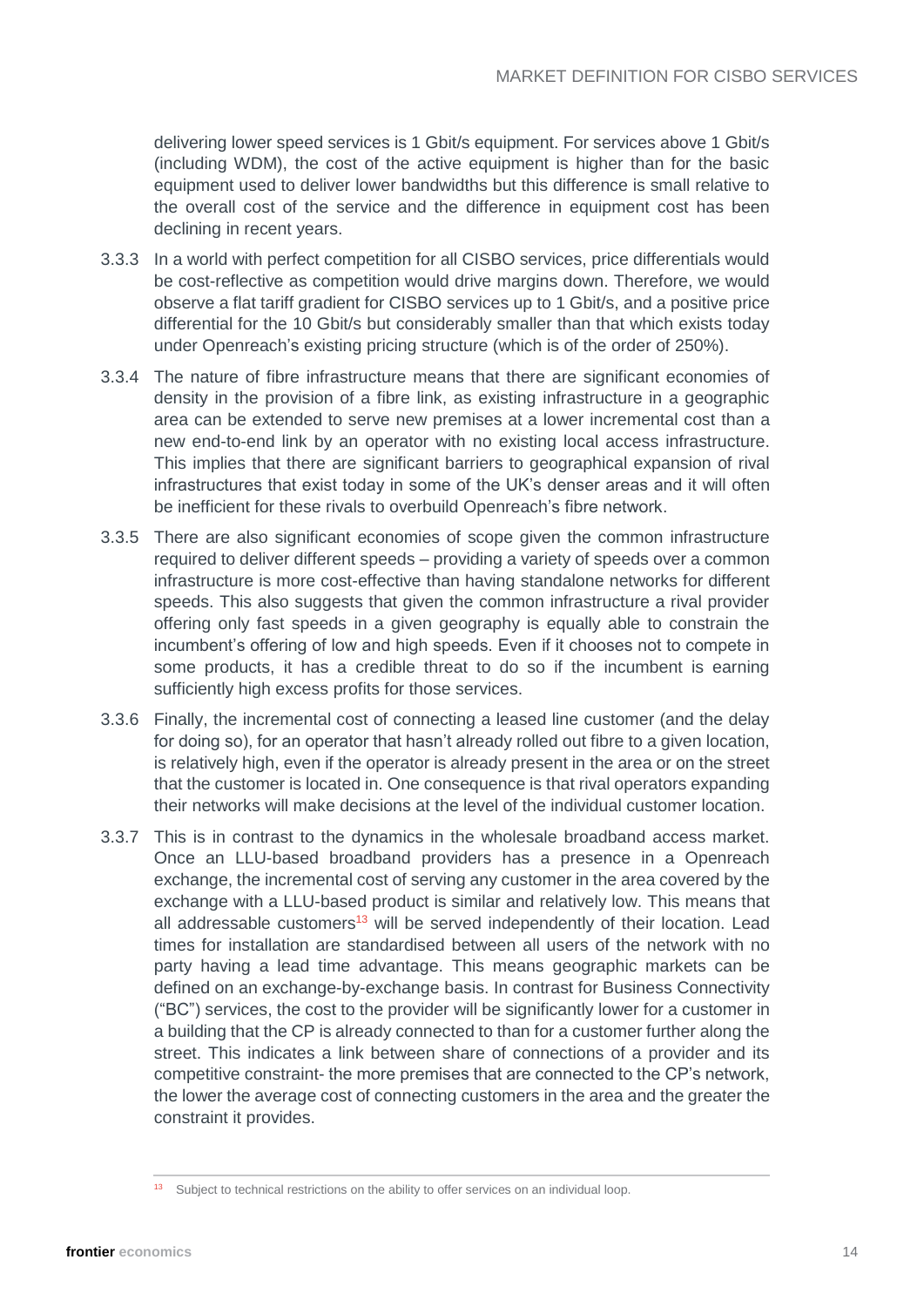## <span id="page-14-0"></span>3.4 Competitive incentives of infrastructure-based providers

Openreach as a regulated SMP operator with a ubiquitous infrastructure network

- 3.4.1 Openreach has the competitive advantage of owning the most extensive duct and fibre infrastructure in the country, which is shared with other services that it provides. Therefore, it faces the lowest cost (on both an average and incremental basis) to deliver CISBO services for much of the country.
- 3.4.2 Unlike rivals, Openreach has a regulatory obligation to provide access in areas where it has been found to have SMP and so cannot *not* serve a customer because the incremental cost of doing so is too great. However, where Openreach's infrastructure is not already in place in the customer premises (and so Openreach will incur significant cost to connect), Openreach charges Excess Construction Charges (ECC). Openreach quotes that for EAD,

*"[i]n April 2012 the probability of an ECC was 33% with an average charge billed of £4400".<sup>14</sup>*

- 3.4.3 This indicates that for the majority of customers there were no incremental infrastructure costs for Openreach to connect the customer, and even for those customers where there is a net incremental cost this is relatively low.<sup>15</sup>
- 3.4.4 In comparison, rival CPs with a much less extensive network will generally face additional construction costs, both to dig to and to gain access to the customer premises. Given the more limited scope of CPs' networks, the dig distance will also generally be greater.
- 3.4.5 Ofcom's approach to price regulation allows Openreach to include the fixed and common cost of infrastructure and fibre in the regulatory asset base and provides the expectation that it will fully recover the cost incurred. Therefore, it is largely indifferent to the fixed cost of infrastructure when setting prices. Its incentive is to maximise short run margins, with its main lever to do so being its ability to price discriminate by bandwidth. When a new product first becomes available at a higher bandwidth, mainstream consumers are initially not willing to pay much of a premium for speeds that they do not currently require. Openreach therefore finds it profitable to target the tail of consumers with particularly high and relatively inelastic demand for bandwidth (either because they generate very high volumes of traffic or they have very high QoS requirements) by charging them a high premium and extracting more revenues from them.
- 3.4.6 Openreach also has an incentive to set a high price on wholesale products used by competitors in downstream markets in order to stifle downstream competition from access seekers, allowing it to earn increased margins in the corresponding

<sup>14</sup> Openreach ECC Frequently Asked Questions. [https://www.openreach.co.uk/orpg/home/products/serviceproducts/excessconstructioncharges/excess](https://www.openreach.co.uk/orpg/home/products/serviceproducts/excessconstructioncharges/excessconstructioncharges/downloads/ECC_FAQ130709.docx) [constructioncharges/downloads/ECC\\_FAQ130709.docx](https://www.openreach.co.uk/orpg/home/products/serviceproducts/excessconstructioncharges/excessconstructioncharges/downloads/ECC_FAQ130709.docx)

<sup>&</sup>lt;sup>15</sup> Assuming the average quoted is a mean, it is likely that the large majority of customers will pay less. in 2016 there was a change in ECC so that the first £2,800 of ECC was 'free' with connection costs covered through rental charges [https://www.ofcom.org.uk/\\_\\_data/assets/pdf\\_file/0023/82715/excess-construction-charges](https://www.ofcom.org.uk/__data/assets/pdf_file/0023/82715/excess-construction-charges-statement.pdf)[statement.pdf](https://www.ofcom.org.uk/__data/assets/pdf_file/0023/82715/excess-construction-charges-statement.pdf)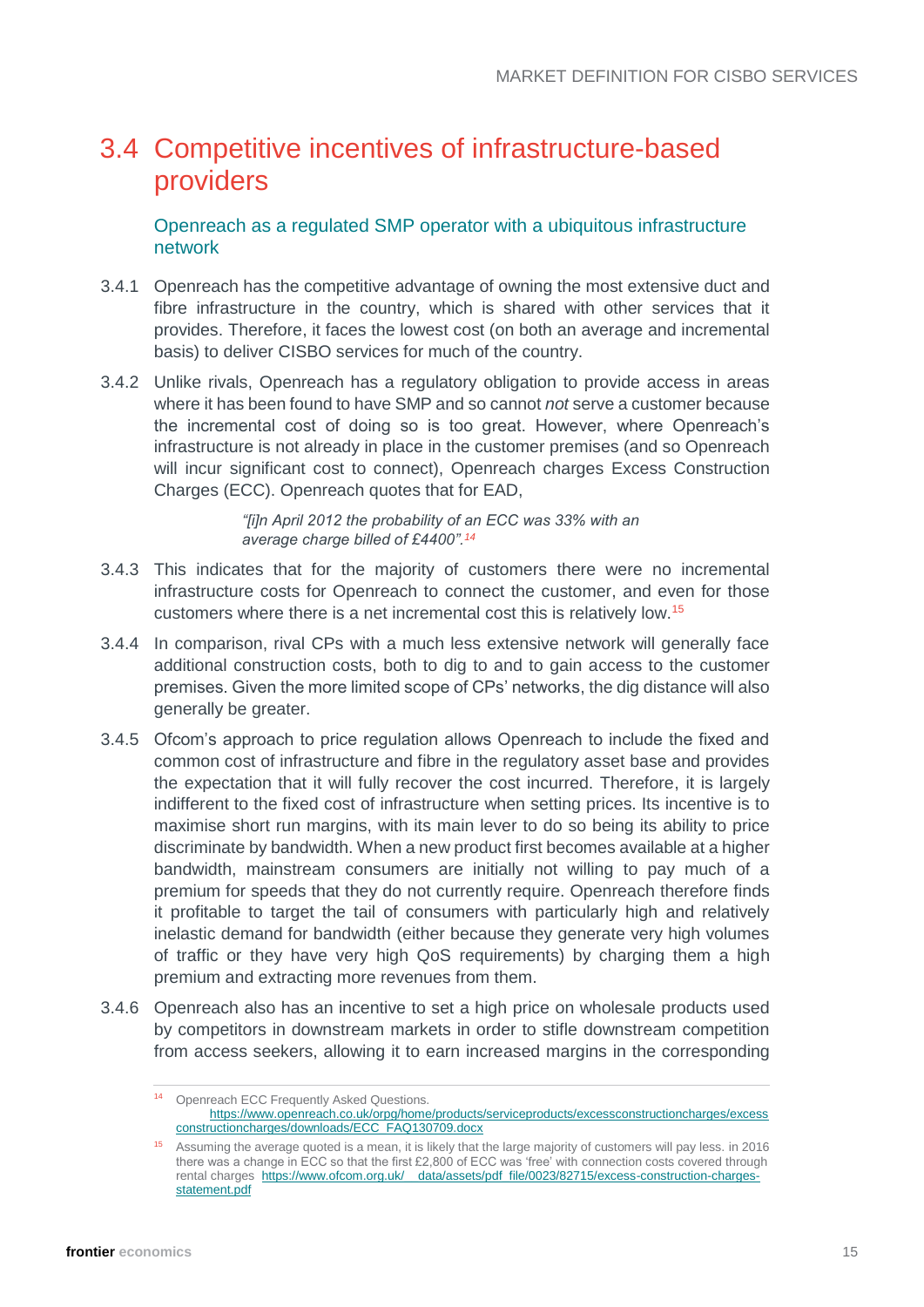downstream markets. For example, by increasing the cost of backhaul to broadband competitors, these competitors may either reduce quality or increase prices, allowing BT to gain market share or increase prices in the retail broadband market.

- 3.4.7 The existence of rival infrastructure-based providers creates a disincentive to set high prices for a given product, as Openreach will potentially lose some customers to those providers. However, Openreach will balance this against the increased revenue from customers it retains, and increased margins in downstream businesses in areas where it does not face competition. The more limited the set of connections over which Openreach faces infrastructure-based competition, the stronger the incentive for Openreach to price discriminate more aggressively by setting a high price for the high bandwidth services.
- 3.4.8 Openreach's pricing is also constrained to a degree by regulation, with services below 1 Gbit/s being charge controlled, requiring overall reductions in prices over time to align prices with costs, and with sub-caps further (somewhat) constraining Openreach's ability to price discriminate. To the degree that it can, Openreach still price discriminates within the basket of services up to and including 1 Gbit/s, since raising the price on the 1 Gbit/s service allows it to sustain a higher price and extract more profit from the services above that bandwidth.
- 3.4.9 Over time customers' needs for bandwidth increase, causing a shift in the demand curve – they become more price sensitive as a result, with reductions in the price of the high bandwidth product attracting higher volumes of customers to switch. At the same time supply costs decrease for the higher speed service. At that point Openreach finds it profitable to start lowering the price of the product and migrating more customers to the higher speed service. Openreach is also able to leverage its position as the dominant provider of the SMP service customers are migrating from, so that it faces a lower cost of connection compared to rival providers.
- 3.4.10 This pattern in Openreach's pricing over time is illustrated in the figure below.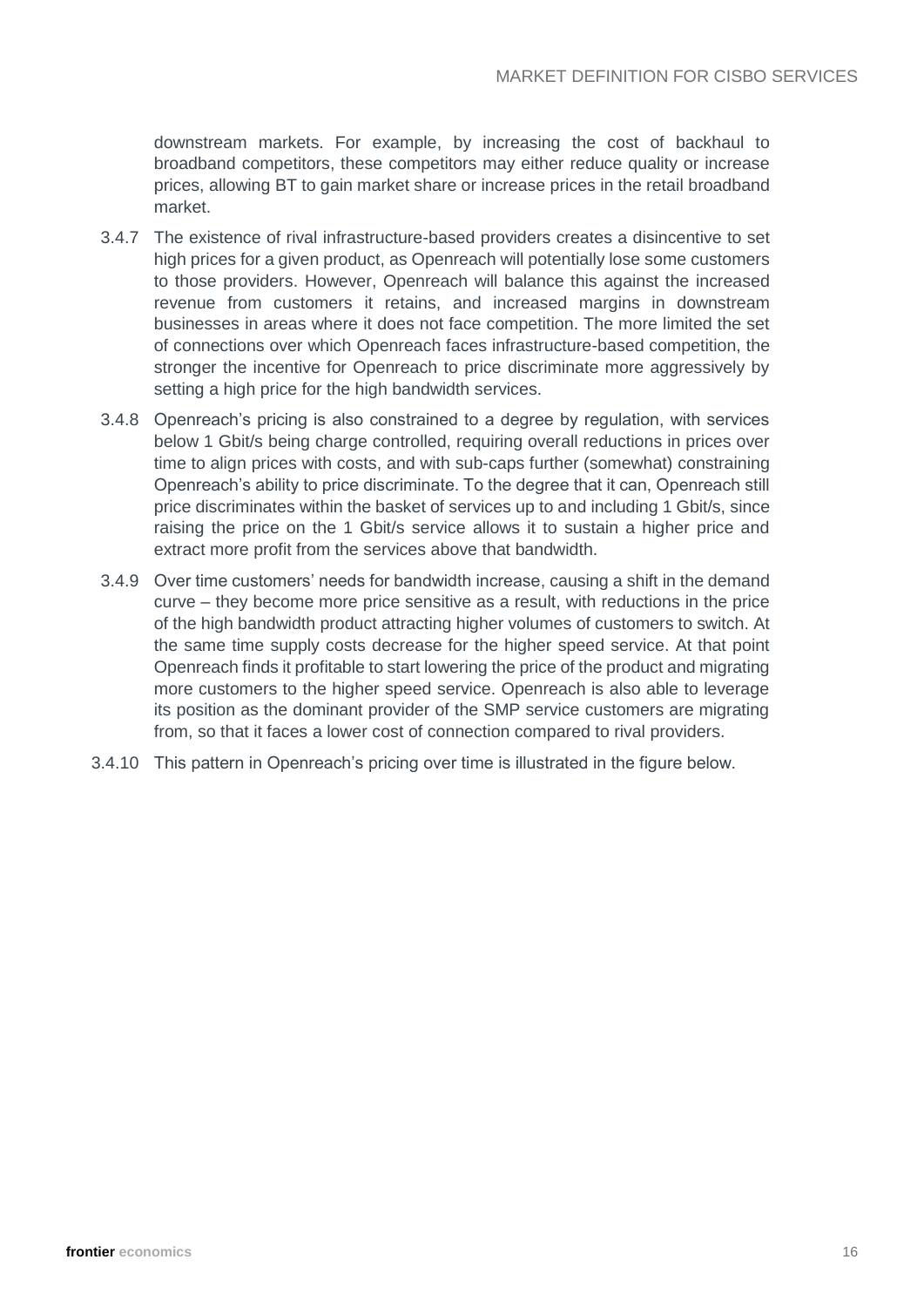

**Figure 4 Openreach prices (annual rental) for EAD services over time**

*Source: Frontier Economics based on Openreach's EAD price list.*

- 3.4.11 As described above, prices will be determined by Openreach's strategy to price discriminate. Today's rental price for the 1 Gbit/s is £2,850, while it is £1,800 for the 100Mbit/s and 10Mbit/s products. The premium on the 10 Gbit/s service is particularly large - the listed rental for the 10 Gbit/s service is £10,500, nearly four times the rental of the standard 1 Gbit/s service. Openreach announced on the 6<sup>th</sup> of March 2018 that the price for the 10 Gbit/s EAD services will be reduced from April 2018 – the rental of their EAD 10000 product will come down to £4,980 (a 53% reduction).<sup>16</sup>
- 3.4.12 There exists a positive cost differential between the 1 Gbit/s and 10 Gbit/s services both due to differences in unit equipment costs but also support costs, such as accommodation. While 10 Gbit/s connections can use the same infrastructure as 1 Gbit/s connections, the density of connections that can be supported in a rack of equipment may be lower for 10 Gbit/s connections depending on the specific equipment and configuration used. However, this differential will fall over time both as the cost of equipment falls and higher density equipment becomes available. In the chart below we have assumed the total, fully allocated, unit cost for 10 Gbit/s active equipment is three time that of 1 Gbit/s active equipment. The resulting estimated margins in [Figure 5](#page-17-0) appear to be broadly in line with Ofcom's assumptions when determining the 2016 leased line charge control. Ofcom estimated that under a Dark fibre Access ("DFA") regime where the DFA service was priced on an 1 Gbit/s 'active-minus' basis (i.e. making the same contribution to Openreach's infrastructure costs as the 1 Gbit/s service) the total cost of ownership of a CP providing a 10 Gbit/s services using DPA was 55% lower than

16

https://www.openreach.co.uk/orpg/home/updates/briefings/ethernetservicesbriefings/ethernetservicesbriefin gsarticles/eth01118.do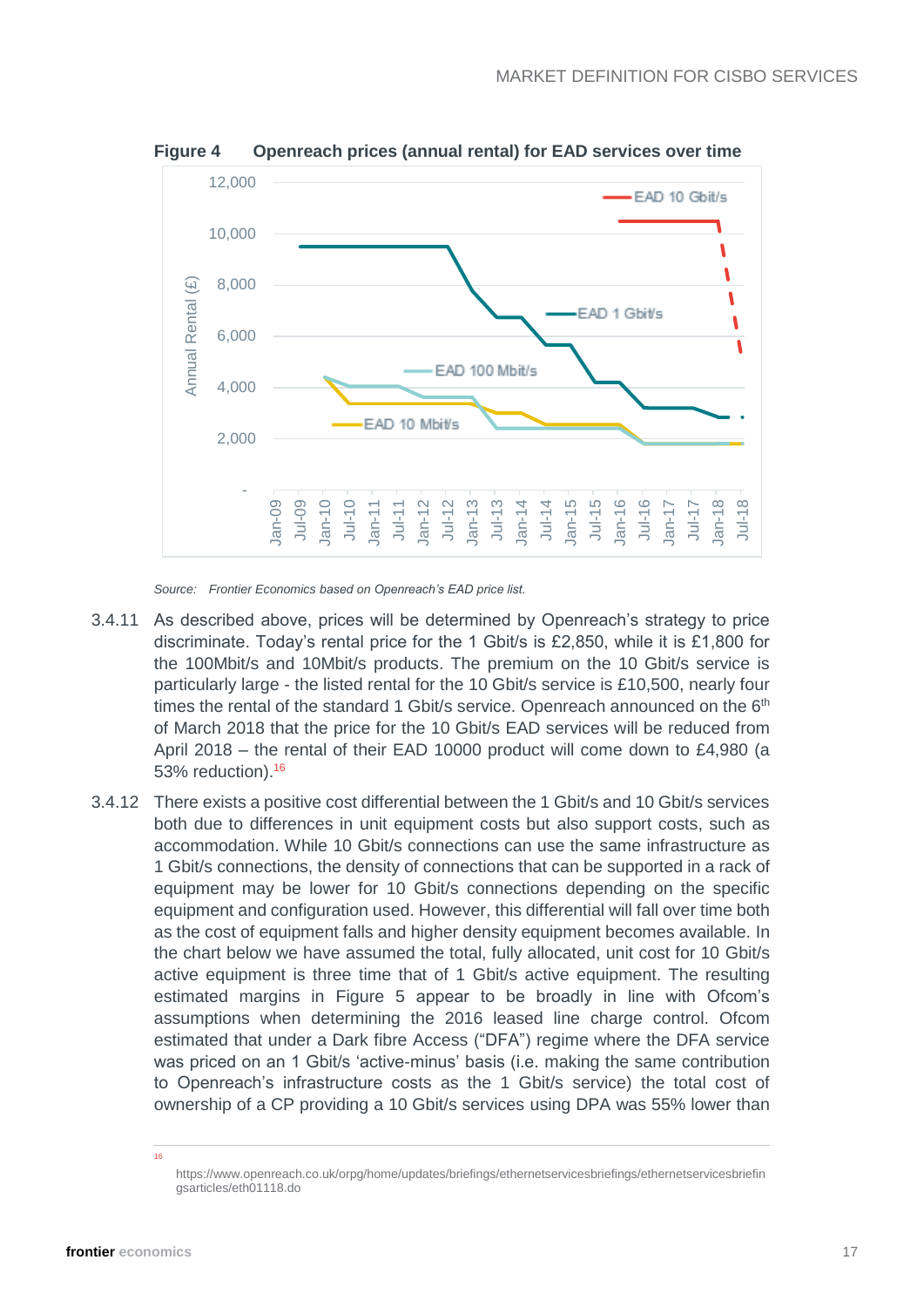the equivalent 10 Gbit/s EAD service,<sup>17</sup> i.e. the difference between the contributions to fixed costs of the 1 Gbit/s and 10 Gbit/s services was 55% of the revenues from the provision of the 10Gbit/s EAD service.



<span id="page-17-0"></span>**Figure 5 EAD Rental Cost Stack from 2017 RFS**

3.4.13 This difference in margins or contribution to infrastructure costs (i.e. the price less the avoidable active and other costs) then drives the incentives of other providers to compete<sup>18</sup>.

#### Rival infrastructure-based providers

- 3.4.14 As discussed in section [3.3,](#page-12-0) infrastructure-based competitors to Openreach face material incremental costs of providing a point-to-point fibre to the customer premises for the majority of customers, even where they have existing infrastructure in the street outside the building.
- 3.4.15 The incremental costs Openreach faces when first deploying the fibre to a new premise will have been recovered through Excess Construction Charges (ECC) paid by access seekers. When the customer later makes a purchasing decision, either at the end of an existing contract or when they choose to upgrade, no further ECC will apply if they remain on the Openreach network. However, infrastructurebased competitors that now consider entering an area where Openreach already operates will be unable to apply such extra charges to customers with an existing connection as the customer has the option of remaining with Openreach. Therefore, the competitive constraint that potential entry places on Openreach's pricing will be weaker for these customers than where the CPs have an existing

*Source: Frontier Economics, based on Openreach's 2017 RFS Note:* The price of the EAD 10 Gbit/s product is taken from Openreach's EAD price list while the active costs *is estimated as three times that of a 1 Gbit/s connection.*

<sup>2016</sup> BCMR Statement, Table A33.4

<sup>&</sup>lt;sup>18</sup> For comparison,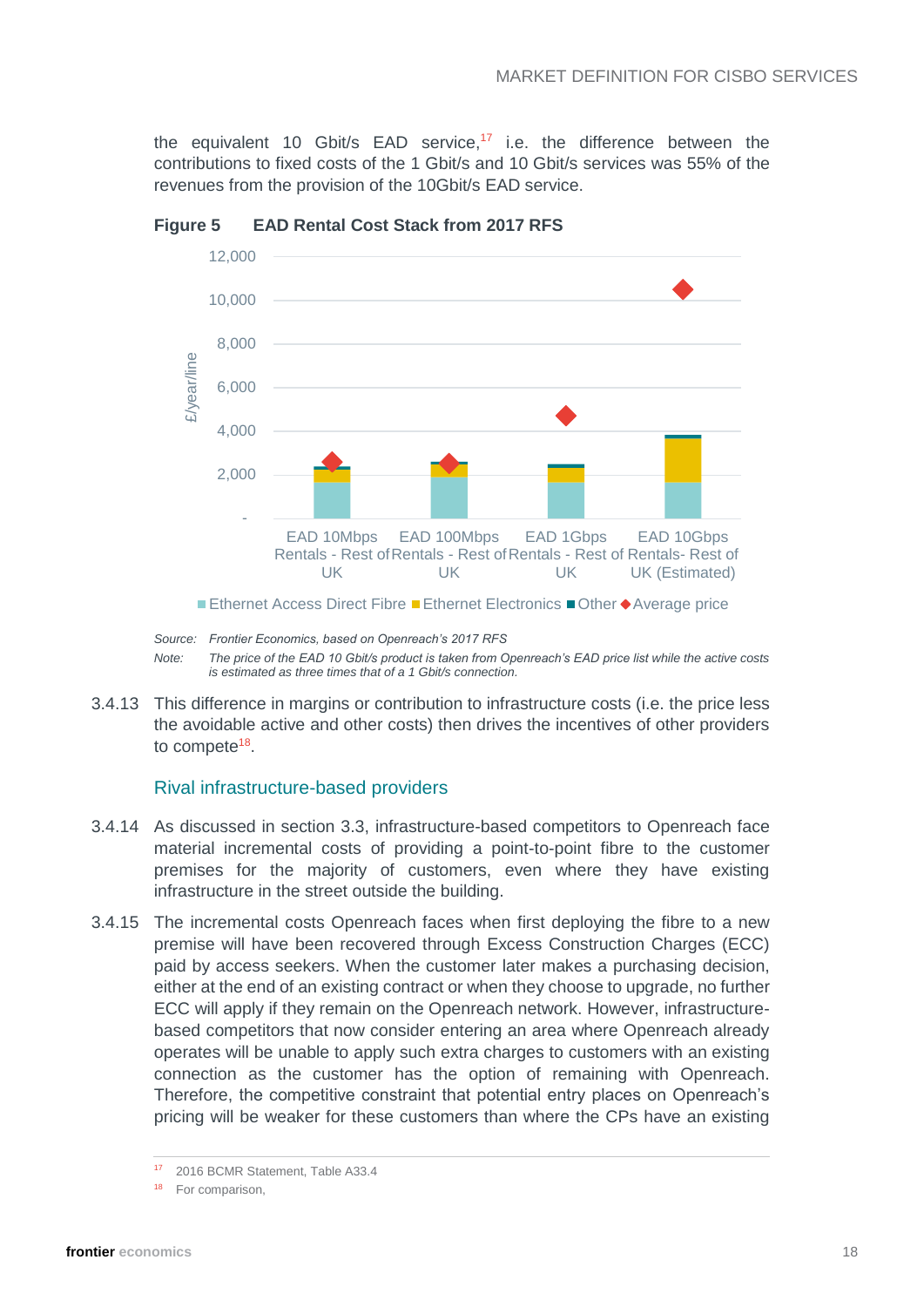connection to the premises – i.e. the most effective competition will take place at sites that have multiple networks connected to them.

- 3.4.16 CPs will only compete for areas, premises and market segments for which they expect to earn sufficiently high margins going forward to recover the incremental cost of connection, in addition to the costs of active equipment. The dynamic is slightly different for wholesalers compared to providers of retail services that own some physical infrastructure, but in both cases the outcome is the same – the likelihood of putting their own fibre in the ground is higher for the set of connections that Openreach priced high.
	- In the case of wholesalers, if they are able to charge higher prices for higher speed connections (because Openreach's price discrimination inflates the prices for these connections) then these providers will target the high speed (/ high margin) segment.
	- In the case of CPs operating in the retail market who face a build/buy decision to connect a customer, they may serve all end consumers but they will make the build/buy decision based on which option allows them to serve the customer at lower cost. Therefore, they are more likely to build for higher bandwidth connections as the wholesale charges avoided by building increase with bandwidth (while the cost of building is independent of bandwidth).
- 3.4.17 Put another way, as the costs of connecting a customer is an approximately linear function of distance, the margin that CPs providing wholesale services require to break even is also a linear function of distance. As a result, CPs will be willing to dig further to connect high margin/high bandwidth customers.
- 3.4.18 This dynamic is illustrated by information on the distances dug by other CPs ("OCPs") to connect customers- CPs are able to dig three times further on average to connect customers who purchased circuits at greater than 1 Gbit/s than customers who purchased lower bandwidth services (broadly reflecting the fact that the margin available on these services is of the order of three times higher than the lower bandwidth services).



**Figure 6 OCPs reported dig distances for CISBO**

*Source: Frontier based on Ofcom 2016 BCMR Table A13.4*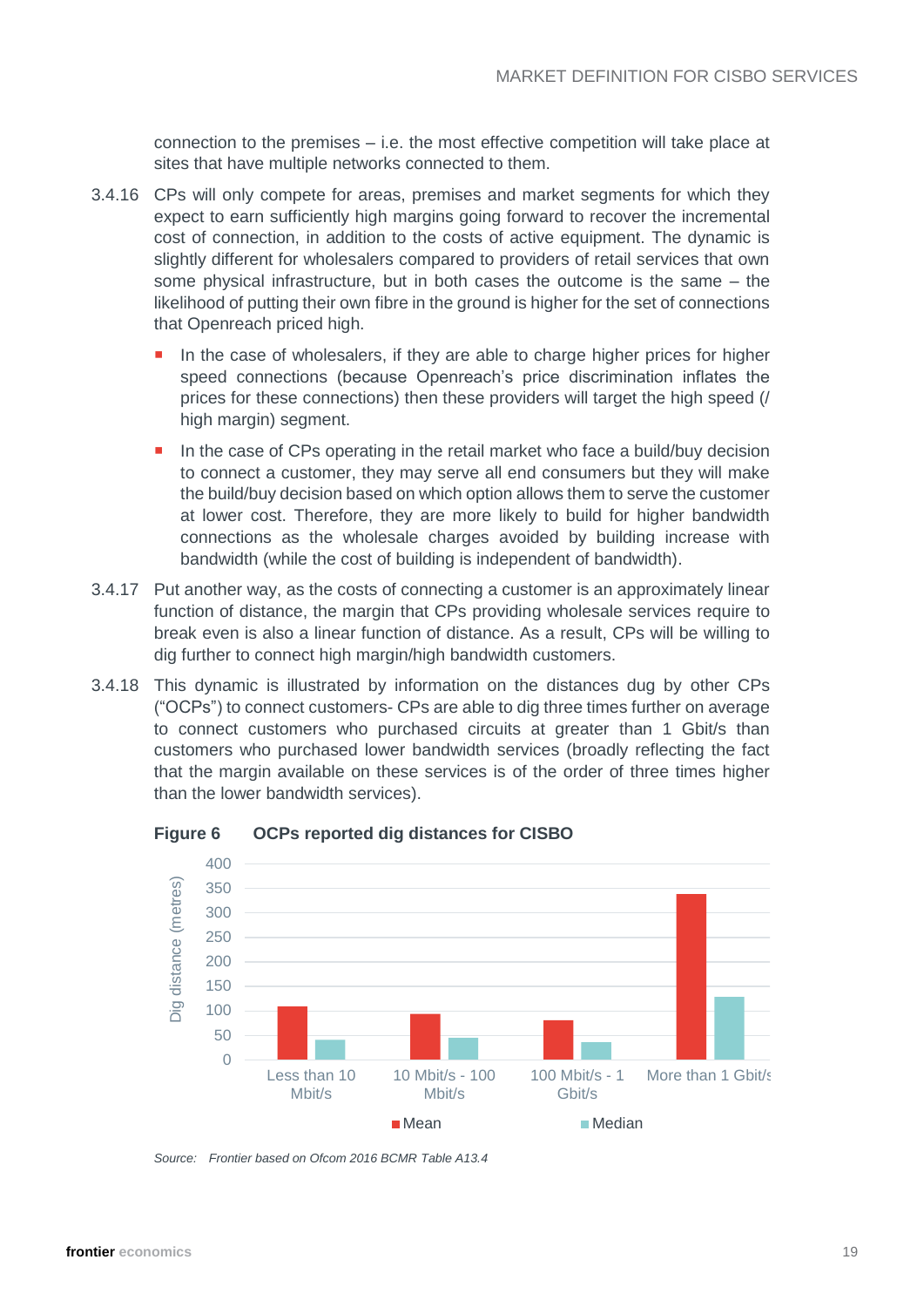- 3.4.19 This ability to dig further for high bandwidth customers results in the relatively high market share for OCPs in this segment of the market.
- 3.4.20 Where Openreach's prices are geographically uniform (i.e. excluding the non-SMP geographies), Openreach's own price (super-)elasticity for customers of 10 Gbit/s services and above will reflect both the willingness to pay of customers and the proportion of customers who can switch to alternative providers. It may be profitmaximising to maintain high prices even if some market share is lost, if demand for these services for the subset of customers who do not have alternative providers is relatively inelastic. The high price also helps BT to sustain higher prices for 1 Gbit/s services by dis-incentivising OCPs from aggregating multiple 1 Gbit/s circuits to a single 10 Gbit/s circuit.
- 3.4.21 Since Openreach will not find it profitable to compete too aggressively on price in areas where it faces some competition (because it still holds a monopoly in a significant proportion of the country), high prices and profits will be sustainable post-entry precisely in those segments that appear most competitive.
- 3.4.22 Despite the fact that the cost to serve is not significantly different for different bandwidths, price discrimination introduced by Openreach creates varying incentives for the rival providers to serve different sets of customers. In other words, the level of observed competition is driven, not by the fundamental technical ability of rivals to compete for a product, but by their incentive to compete given Openreach's price discrimination.

#### Observed outcomes under the status quo

- 3.4.23 The success of price discrimination as a profit-maximising (as opposed to welfare maximising) approach is demonstrated by the consistently high level of returns generated by CISBO services as a whole over time.<sup>19</sup> Based on the 2017 RFS. Openreach earned a return on capital employed of 30.6% in the London periphery and 14.8% in the 'Rest of the UK' compared to an allowed rate of return of 9.8%.
- 3.4.24 The behaviour of competitors resulting from Openreach's strategy of price discrimination implies a relationship between levels of competition and the degree of constraint on Openreach that is the opposite of the usual intuition – typically higher levels of competition are associated with lower margins but in this case higher levels of competition are observed for services with higher margins for Openreach. The figure below summarises this "reverse causation" playing out in the market today.

<sup>19</sup> The high level of returns for CISBO services is also in part the result of under-estimation of demand which means future costs were over-estimated at the point of the price review.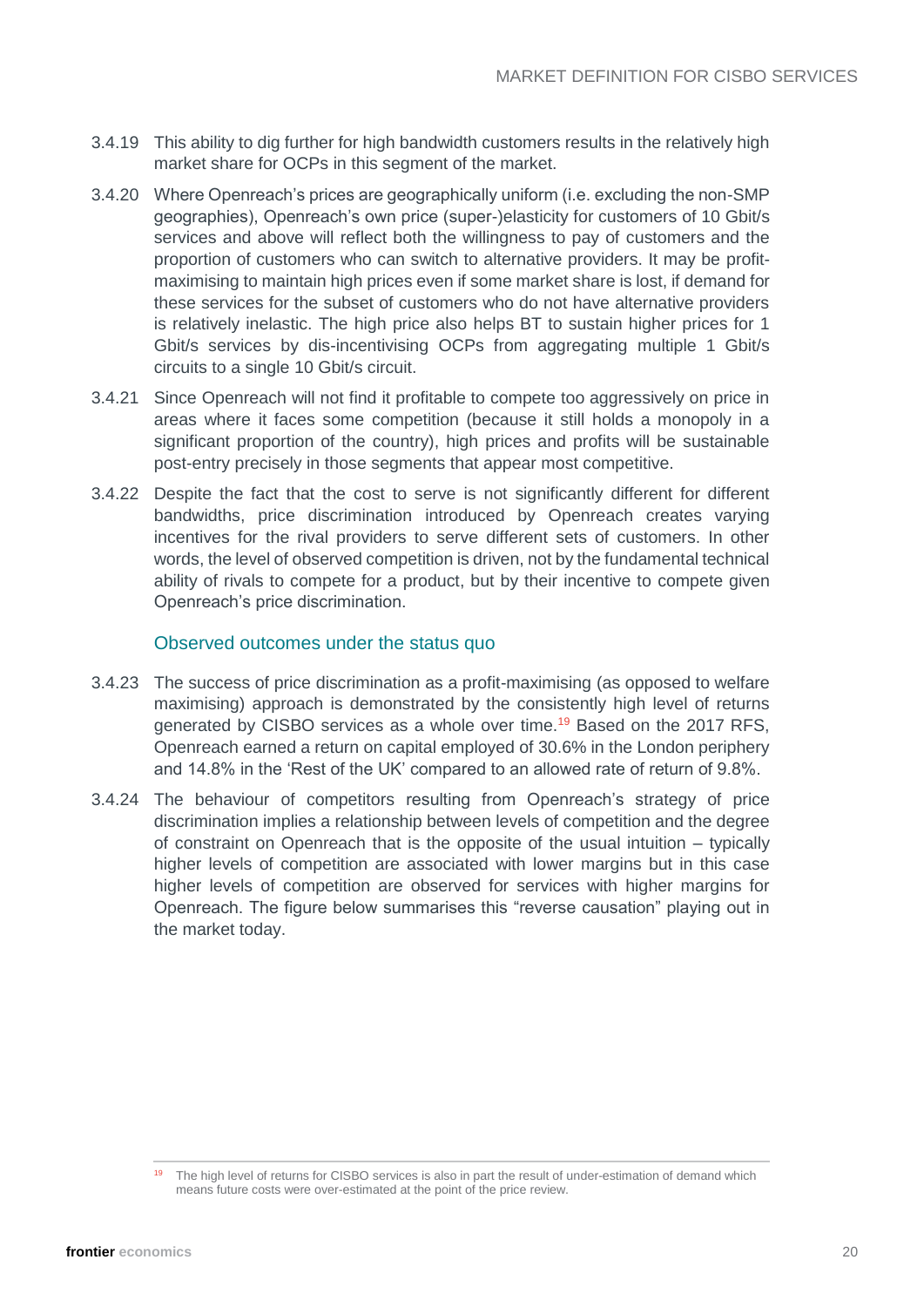#### **Figure 7 Relationship between number of competitors and competitive constraint**

| <b>Typical intuition</b>                                                                                 | Actual dynamics of the Ethernet market                                                                                                                                                          |
|----------------------------------------------------------------------------------------------------------|-------------------------------------------------------------------------------------------------------------------------------------------------------------------------------------------------|
| Observe a higher number of players offering<br>high bandwidth services                                   | BT profit maximises by setting high premium<br>for high bandwidths - profit gain from price<br>discrimination and limiting downstream<br>competition by raising input cost to access<br>seekers |
| There are strong constraints on the<br>incumbent / incumbent has weak market<br>power for these services | Infrastructure-based competitors face higher<br>incremental costs than BT and only find it<br>profitable to enter markets where high<br>margins can be sustained ("cherry picking")             |
| Competition is successfully driving down<br>prices and compressing margins                               | More entry by other infrastructure-based<br>competitors observed in the high speed<br>services along with higher margins for BT                                                                 |
| But margins for these services are particularly<br>high                                                  | Consistent with observed patterns in prices<br>and margins                                                                                                                                      |
| Source: Frontier Economics                                                                               |                                                                                                                                                                                                 |

<sup>3.4.25</sup> However, it is worth noting that the static view of the market will only give a partial picture of outcomes. As discussed above, the evolving technology and shifting demand for bandwidth means the market goes through cycles with each successive generation of the service. The diagram below illustrates the typical product life cycle.

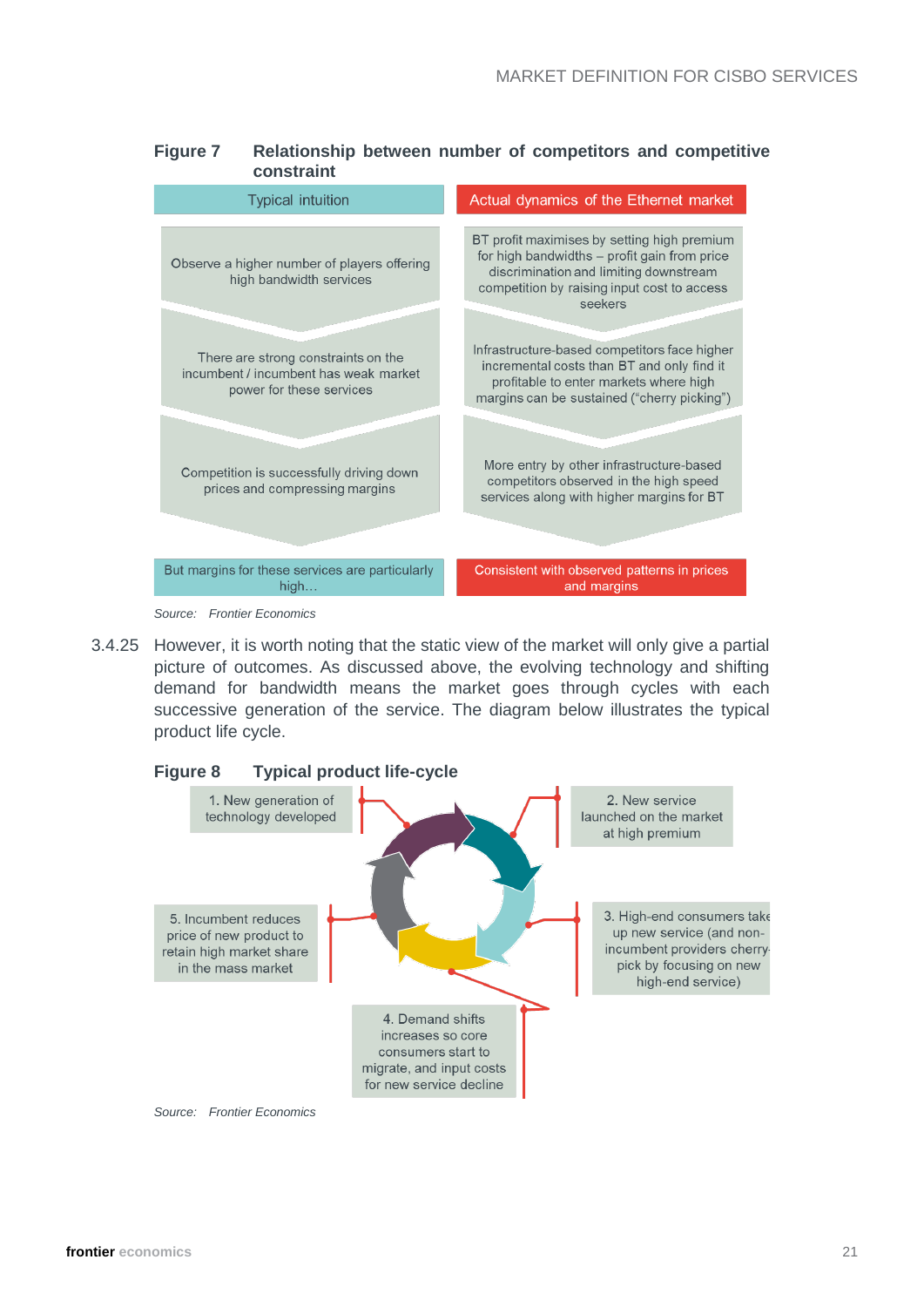## <span id="page-21-0"></span>4 MARKET DEFINITION APPROACH

### <span id="page-21-1"></span>4.1 EU guidelines

- 4.1.1 The EC issued guidelines on market analysis and the assessment of significant market power under the Community regulatory framework for electronic communications networks and services (2002/C 165/03).
- 4.1.2 According to the EC's 2002 guidelines, the exercise of market definition is based on the following basic principle:

*"The extent to which the supply of a product or the provision of a service in a given geographical area constitutes the relevant market depends on the existence of competitive constraints on the price-setting behaviour of the producer(s) or service provider(s) concerned"*

4.1.3 The EC points to the two types of constraints that must be considered – demand side and supply side substitution – as well as the potential for new entry where relevant. The EC points to the HMT/SSNIP test as "one possible way of assessing the existence of any demand and supply-side substitution". However, the EC also recognises that if prevailing prices are not competitive, because a player already has market power then "the application of the hypothetical monopoly test may lead to a different market definition from that which would be produced if the prices were set at a competitive level". The EC concludes that

> *"Any assessment of market definition must therefore take into account this potential difficulty. However, NRAs should proceed on the basis that the prevailing price levels provide a reasonable basis from which to start the relevant analysis unless there is evidence that this is not in fact the case."*

4.1.4 This suggests that, before applying an SSNIP test based on empirical data on switching, Ofcom should ascertain that the hypothesis that prevailing price levels reflect competitive prices is prima facie reasonable. If there is an indication that prices may not reflect competitive levels, Ofcom should seek to gather appropriate evidence on whether prices reflect the competitive level (for example, by considering differences in incremental cost) before using switching data based on prevailing prices in the market definition.

### <span id="page-21-2"></span>4.2 Product market definition

4.2.1 The evidence suggests there is a single product market for high quality business connectivity – CISBO services. This follows from the supply side considerations. This is also supported by demand side considerations although these are less straightforward because the price distortion introduced by Openreach does not allow for the typical analytical approach (the HMT/SSNIP test) to be implemented using empirical data on observed consumer choices. While Ofcom could seek to extrapolate the missing information (switching at competitive prices) from observed behaviour (switching given the non-competitive price premia for the 1 Gbit/s and 10 Gbit/s services), this evidence is unlikely to be robust given the large differences in actual and competitive price differentials.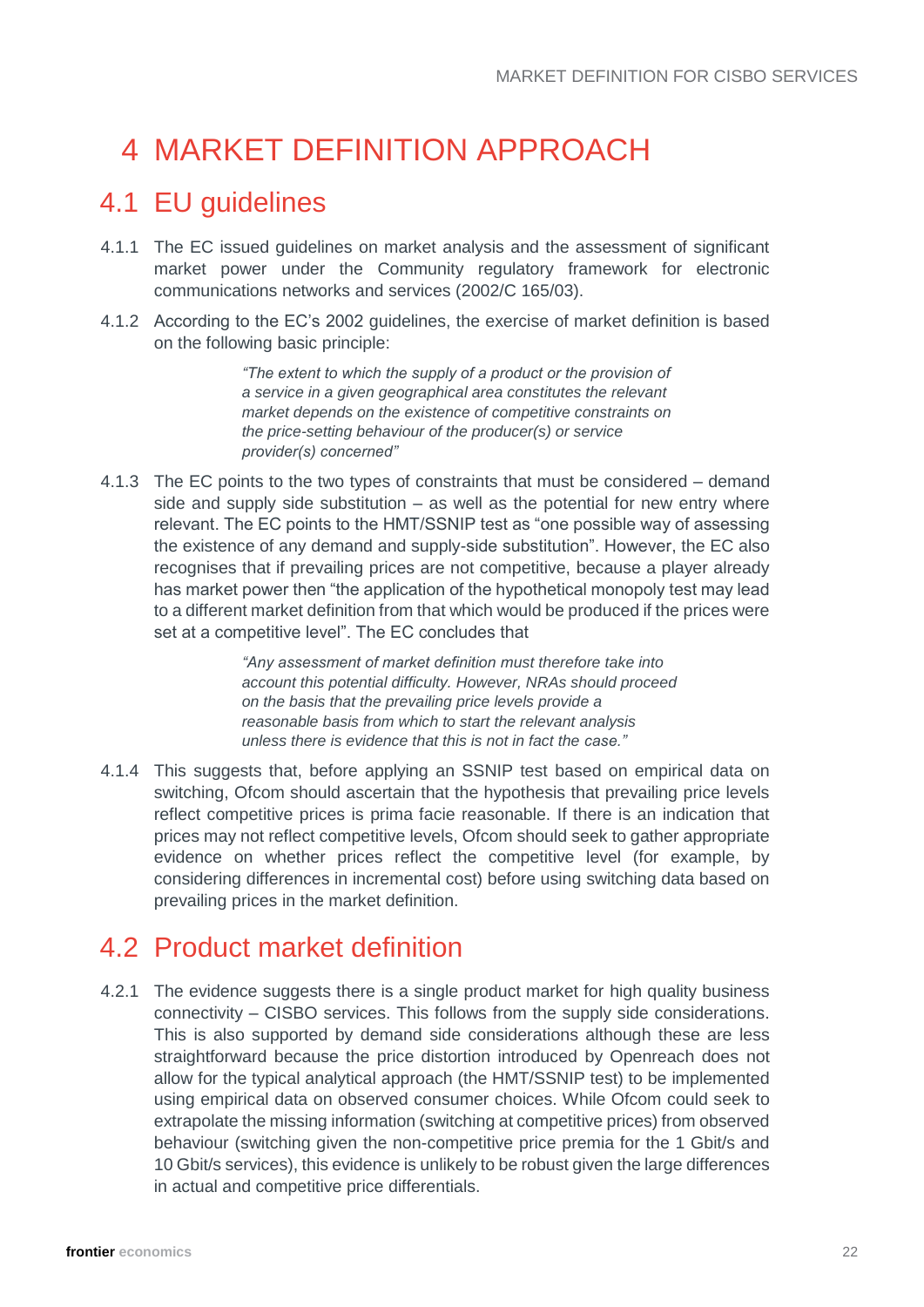- 4.2.2 Below we discuss supply and demand side arguments in turn. However, we note that given the clarity of arguments on the supply side, and the difficulty of evaluating demand side effects empirically, more weight should be placed on supply side effects. This is also consistent with the approach taken in the geographic market definition, which looks at infrastructure independently of products, i.e. the analysis is based on the supply side and does not distinguish between infrastructures used for different products (but should consider the geographic location of the purchasing customers).
- 4.2.3 Our view is that EFM (Ethernet First Mile) should not be included in the market for CISBO services as it is based on a different underlying infrastructure and one cannot extend the supply-side arguments. Similarly, differences in the quality of service offered are likely to limit demand side switching even where the prices of comparable bandwidths reflect incremental costs.
- 4.2.4 Finally, we note that while most of the discussion below focuses on a possible break in the chain of substitution and of the product market between the 1 Gbit/s and the 10 Gbit/s services, our arguments apply by extension to higher bandwidth products and to DWDM. While these services may have different cost structures today, the same dynamic arguments around changes to consumer demand and declining input prices mean that one should include these services in the same market as those for lower bandwidths.

### Supply side effects

- 4.2.5 The costs for suppliers to switch between products or offer the full portfolio of products if they already offer one product is minimal:
	- The infrastructure (ducts, fibres and buildings) used to deliver services of different speeds is identical. Equipment costs are a much smaller proportion of the overall cost to supply services than infrastructure costs.
	- **Derating and business support systems (OSS/BSS) are designed to allow** different variants of products (i.e. different bandwidths) to be included at little incremental cost.
	- **Aggregation and core networks can support a range of different end user** circuits at different bandwidths. Although higher capacities may require technologies such as DWDM, these technologies are becoming increasingly prevalent.
	- Given the convergence in active equipment costs of providing services at 1 Gbit/s to that of lower speeds (and the expectation that take-up of higher bandwidth products is continuously on the rise), the modern equivalent asset<sup>20</sup> equipment at <1 Gbit/s is the 1 Gbit/s equipment as any marginal increase in initial cost over lower speed equipment is more than offset by the flexibility in being able to potentially upgrade customers without a hardware swap.<sup>21</sup> This means that the cost differential to the provider for these different services is

<sup>&</sup>lt;sup>20</sup> The modern equivalent asset refers to the asset that would be used today to replace an existing asset if the existing asset was no longer usable in order to restore a given service.

<sup>&</sup>lt;sup>21</sup> Other advantages of employing the 1 Gbit/s equipment to serve customers for all speeds up to and including 1 Gbit/s include the added simplicity of only having to maintain one type of equipment, only dealing with one supplier and economies of scale in purchasing.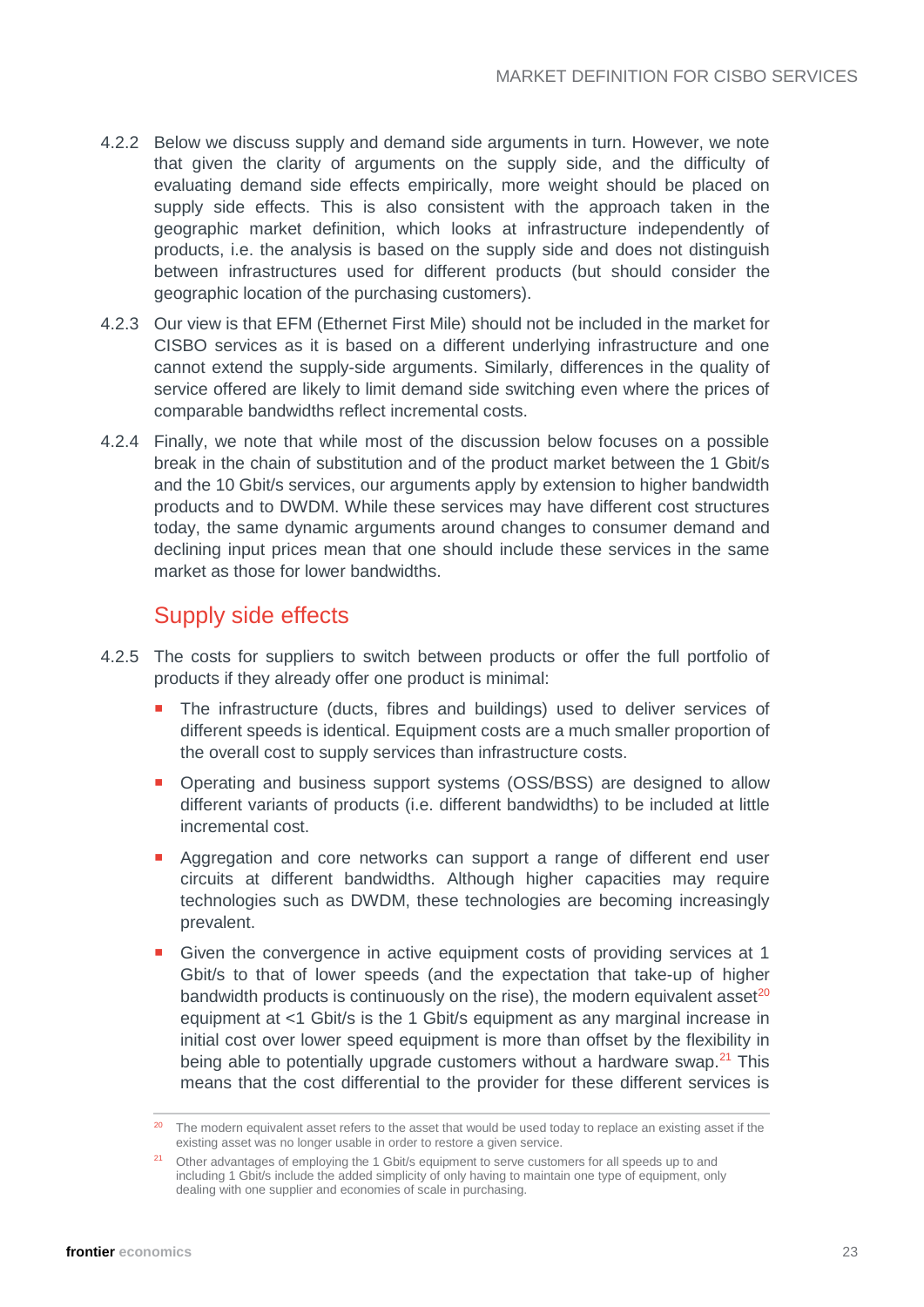essentially zero. The service model today is then for providers to install flexible equipment that scales bandwidth via software (constraining throughput to deliver the lower bandwidth services) rather than a hardware swap out as customers switch services. This means the cost to the CP of switching between these products is negligible.<sup>22</sup>

- Between 1 Gbit/s and higher speeds there is a material increase in the costs of equipment. However, when investing in their networks or points of presence / handovers with other suppliers, the investment (equipment space, racks, power, etc.) is independent of the bandwidth of the Ethernet equipment installed. As such operators can offer both services at and below 1 Gbit/s and services above 1 Gbit/s using common infrastructure and processes and can switch customers between these groups of services incurring only the incremental cost of the equipment itself.
- 4.2.6 Therefore, a competitor in this market that is able to effectively constrain Openreach for one bandwidth service, must be equally capable (even if it is potentially less willing given its incentives under current market conditions) to compete with and constrain Openreach for any other bandwidth service. We do not consider that any weight should be placed on differences in market participation (the number of connections served at different bandwidths) by rival infrastructure-based providers as the basis for product market definition. As explained in section 3 these differences are the result of distorted incentives due BT's price discrimination.
- 4.2.7 In terms of a SSNIP test, if prices were at a competitive level, i.e. reflecting incremental costs, a hypothetical monopolist in one product who increased prices for that product materially above the competitive level would stimulate switching from providers of other products, as the margins available would then be greater than for the other products and the costs of switching to provide the product (other than differences in the incremental cost of equipment for VHB services) are immaterial.

#### Demand side effects

- 4.2.8 CISBO products are vertically differentiated with all consumers ultimately preferring a higher speed and the higher quality of service that brings but varying in their willingness to pay for it. Following the EC framework for evaluating demand side effects, in the absence of supply substitution separate product markets should be defined where one observes a break in the chain of substitution.
- 4.2.9 The standard demand-side approach to evaluate the existence of a break in the chain of substitution is the HMT/SSNIP test. Much of the BCMR appeal process in front of the CAT centred on the appropriate application of the HMT, to identify breaks in the chain of substitution between services of different bandwidths.
- 4.2.10 In essence the SSNIP test applied on the demand side is designed to test to what extent two products are close enough substitutes to be effectively in the same product market. It asks the following question: if there was a hypothetical

<sup>&</sup>lt;sup>22</sup> There is some additional backhaul, core, and Internet peering cost associated with high local access speeds – but this is small.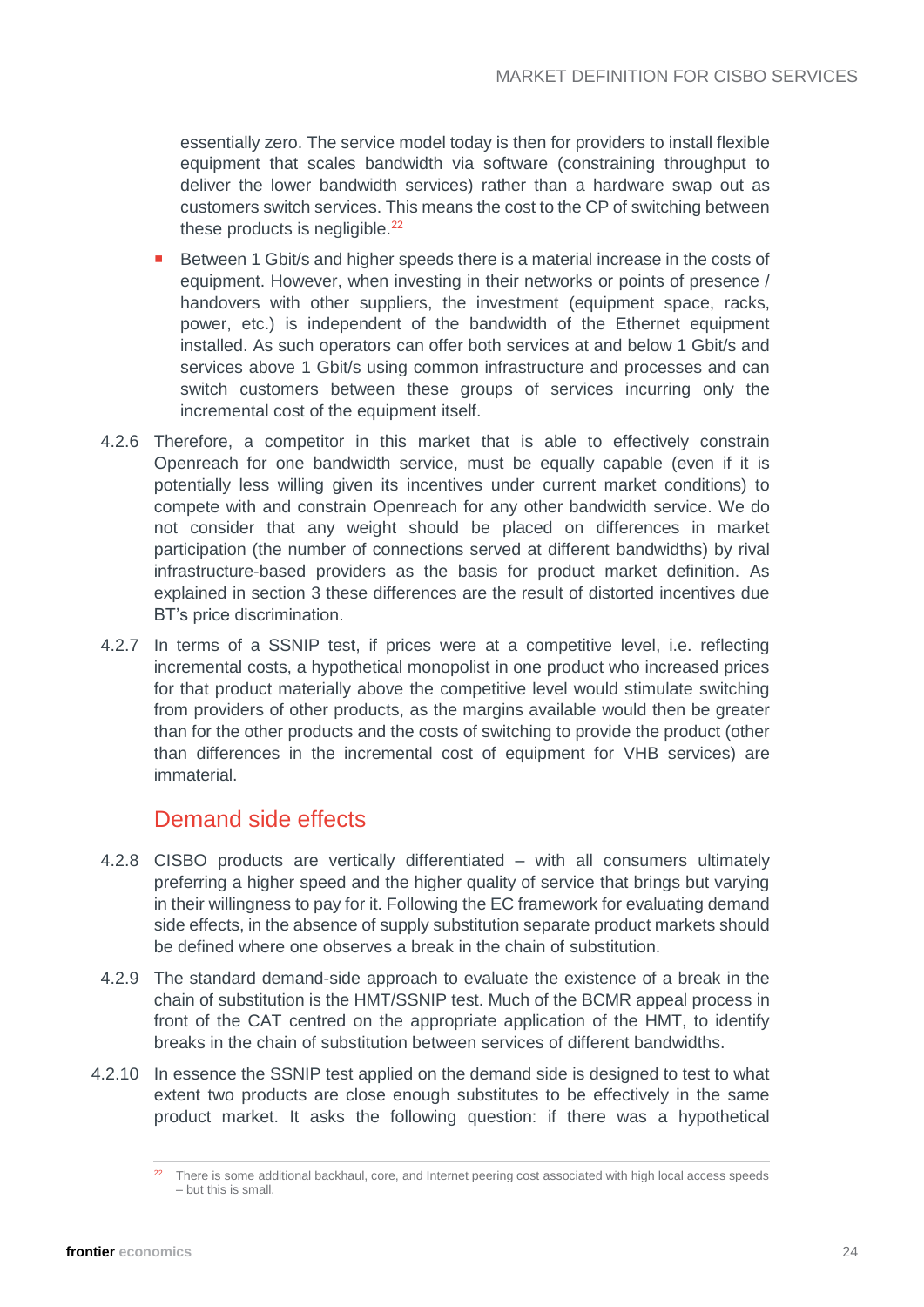monopolist providing the 1 Gbit/s services and it raised prices by 5%, would so many consumers switch to the 10 Gbit/s speed products that the price increase would not be profitable? If the answer is yes, then the 1 Gbit/s and 10 Gbit/s products are in the same product market.

- 4.2.11 This test is typically implemented by using data on switching rates in response to price variation to calculate the implied profit loss of the hypothetical monopolist. However, crucially, the HMT/SSNIP should be evaluated at competitive prices. If switching data is only available at non-competitive prices, then one would need to make assumptions about what switching rates would be at competitive prices and using observed behaviour may lead to incorrect results for the SSNIP. In the extreme, if all services were actually provided by a monopolist, the monopolist would already be setting prices at the profit maximising level. Therefore, a SSNIP in any service must be unprofitable regardless of the degree of demand-side substitutability and the SSNIP test would lead to the conclusion that each service was in a separate market.
- 4.2.12 As described in section 3:
	- **Current prices are clearly not competitive and Openreach is price discriminating** by inflating the price premium higher bandwidth services, both within the  $\leq 1$ Gbit/s products where the cost of provision is essentially the same and between the 1 Gbit/s and the 10 Gbit/s service. This is evidenced by the fact that the price differential between the 1 Gbit/s service and the 10 Gbit/s service is not reflective of the incremental cost differentials, which are the difference in active equipment costs, given that the infrastructure used is the same for both products.<sup>23</sup>
	- Observed switching rates are not the relevant input to the SSNIP because these are depressed as a result of an artificially high price differential. A 5% increase in the price of the 1 Gbit/s from current prices may not induce a large amount of switching to the 10 Gbit/s service because even under the 5% SSNIP the price differential is still very large. But, were the two services priced to reflect incremental cost differences, a 5% SSNIP is likely to induce significant switching as customers anticipate their future need for bandwidth and bring forward the date of upgrade.
	- **Therefore the test, based on current switching rates, could result in narrower** markets being defined than would be the case with a correct application of the test at competitive prices.<sup>24</sup>
- 4.2.13 As set out above, one cannot implement the HMT empirically using actual switching rates at current prices. What can we say in theory about the real degree of substitutability between these services?
- 4.2.14 Under perfect competition, prices would be cost reflective and there would be little, if any, differential in prices at 1 Gbit/s or below meaning that demand would be concentrated in the 1 Gbit/s product. A similar dynamic occurred in the Wholesale

<sup>&</sup>lt;sup>23</sup> The differences in dig distances for OCPs is further evidence of this difference in margins.

<sup>&</sup>lt;sup>24</sup> In addition, the test as previously implemented by Ofcom assumes a static environment rather than being forward looking Even at competitive prices, switching rates would be distorted by dynamic effects, such that the response to a price change may be for some consumers to delay migration, rather than resulting in an immediate switching response. Again observed switching may understate the degree of substitutability between products.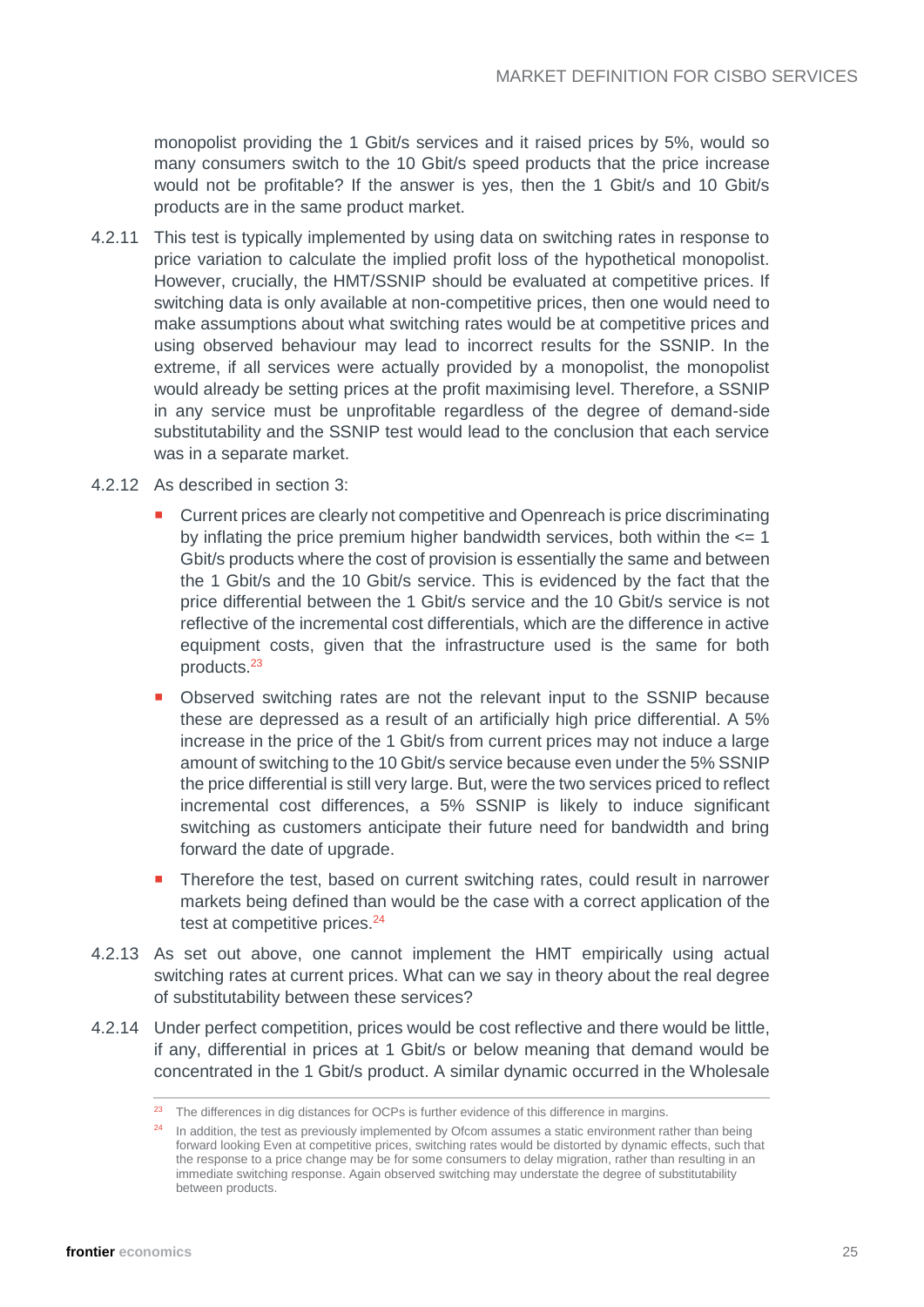Broadband Access market. Prior to the widespread entry of LLU operators, BT differentiated by offering a range of bitstream products offering different bandwidths from the customer to the exchange at different rental prices<sup>25</sup>, even though the underlying equipment used was the same. When LLU operators entered and became a competitive constraint on BT, BT was unable to maintain a premium on higher bandwidth services, moving to a product/pricing structure offering a broadband service that operates at the highest speed possible $^{26}$  with any remaining price differentiation being based on underlying cost differences reflecting incremental costs for backhaul/peering.

- 4.2.15 Without a dark fibre remedy<sup>27</sup> a similar collapse in the price differential of CISBO services cannot play out in the market. Consistent with this, Ofcom assumed in the 2016 BCMR decision that the introduction of a DFA product, with a consequent increase in competition at the active level, would result in a sharp reduction in the differential between 1 Gbit/s and 10 Gbit/s services.
- 4.2.16 Therefore, a break in the chain of substitution would require that consumers who purchased the 1 Gbit/s product under a much smaller competitive price differential would be highly price inelastic. BT has argued that this is the case, that "the nature of demand for VHB services remained distinct from lower bandwidth services and that the increase in demand for VHB services was primarily from new users rather than customers upgrading from the lower bandwidths",  $28$  suggesting that today's users of 1 Gbit/s services are simply not interested in purchasing a 10 Gbit/s service, regardless of price.
- 4.2.17 While under current non-competitive prices there may be some differences in the groups buying 10 Gbit/s services and those buying lower speed services, this reflects the fact that Openreach currently has an incentive to raise prices to an extent that only the most inelastic customers remain on the 10 Gbit/s service. But this is not the relevant set of consumers for the elasticity measure used in the SSNIP test – one should consider the elasticity of the marginal consumers under competitive prices, which are likely to be much more elastic.
- 4.2.18 There is further evidence that points to there being no break in the chain of substitution if prices were at competitive levels.
	- For a number of user groups, offered demand at peak hours will scale roughly linearly with the number of individual end users supported, e.g. the number of broadband customers served by a CP at a given exchange, the number of mobile subscribers covered by a mobile base station or the number of users on a LAN. The distribution of preferences for bandwidth for these customers would be continuous, reflecting the distribution of the number of end users by site, with no sharp discontinuities. At a given price differential there will be a threshold number of users above which it will be cost effective to switch to a higher bandwidth to maintain quality of service. If the price differential is

<sup>&</sup>lt;sup>25</sup> For example IPStream Home 500, 1000 and 2000.

<sup>26</sup> IPStream Max.

<sup>&</sup>lt;sup>27</sup> Or alternatively competing nationwide infrastructure networks or price regulation that flattened the price gradient.

<sup>&</sup>lt;sup>28</sup> Paragraph 4.100, Business Connectivity Market Review, Final Statement, April 2018.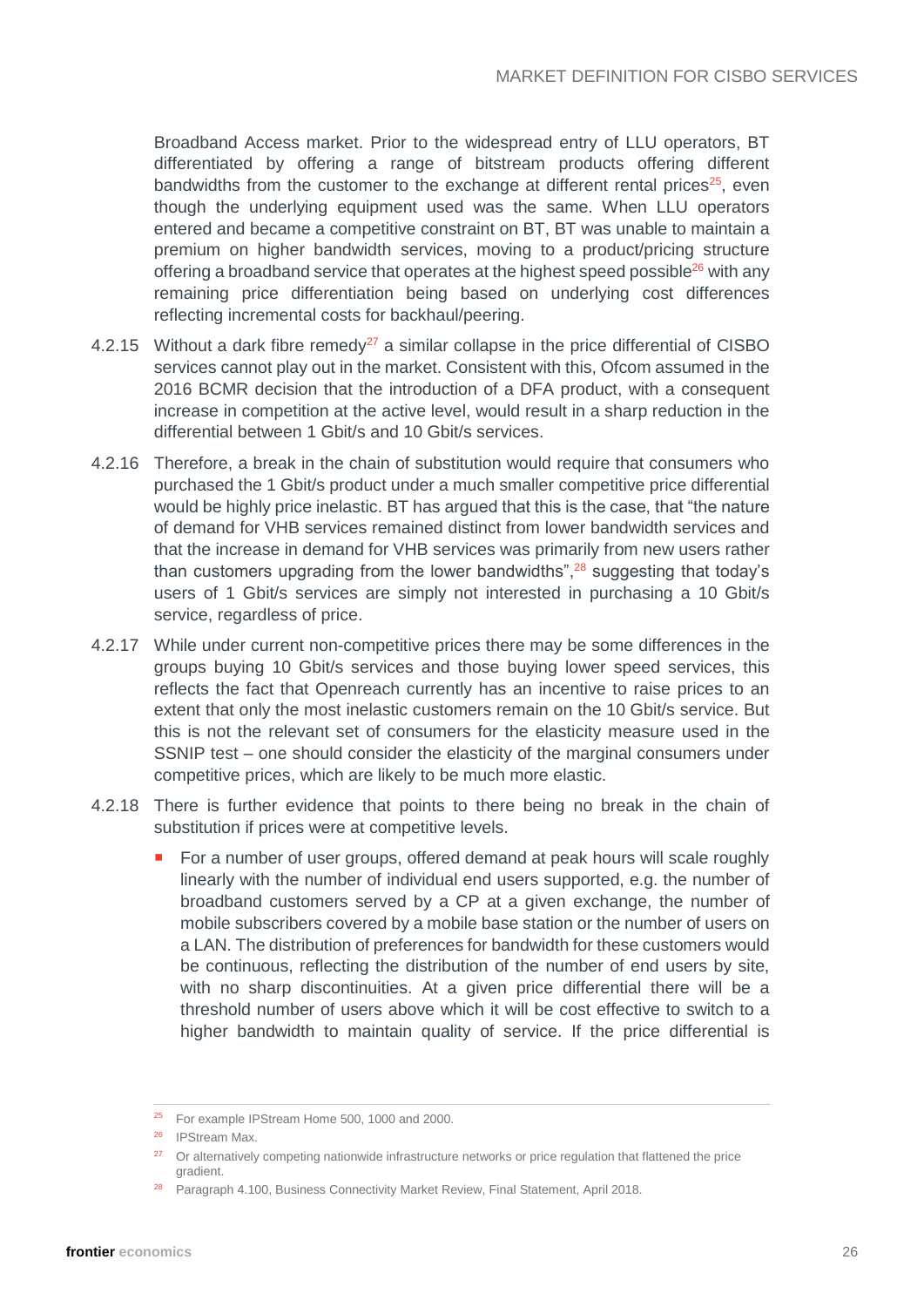increased this threshold will increase, leading to switching to the lower bandwidth;

- On a dynamic basis there are no significant switching costs for changes in capacity at a retail level. While there are some one off costs to capacity increases, as capacity increases over time these will be incurred at some point so a decision to accelerate or defer upgrades reflecting changes in differentials between services has little impact on the total cost of ownership (TCO) when they move from one speed to another.
- We have observed with previous Ethernet generations that when new products come on the market, introduced at an (artificially) high price initially, a small set of consumers take this up; but when the price differential is reduced, migration to the higher speed service follows in a smooth manner with all customers eventually migrating to higher speeds. For example, in the 2016 BCMR Ofcom found a substantial increase in demand for the 1 Gbit/s services since 2013. Higher bandwidth services were being taken up increasingly by typical leased line users, including retail customers. Ofcom's view was that this trend would extend to CISBO services with speeds above 1 Gbit/s over the next review period, especially given the growing adoption of cloud technology by businesses.
- Ofcom also found direct evidence of competitive interactions between the 1 Gbit/s service and higher bandwidth services – CPs were found to be encouraging customers to take up higher speed products, including through reductions to price differentials of VHB products. This suggests a positive cross elasticity at the 1 Gbit/s-10 Gbit/s speed interval even at the current inflated price differentials. Ofcom also presented survey evidence in the 2016 BCMR indicating CISBO service users are price sensitive when it comes to their decision of whether to migrate to VHB services (in both directions) even with the currently inflated differentials.

### <span id="page-26-0"></span>4.3 Geographic market definition

- 4.3.1 Ofcom's approach in the 2016 BCMR, which grouped areas based on the number of infrastructure-based operators with a sufficiently dense network, is a pragmatic approach for differentiating between areas with differing competitive conditions, given that Openreach will only face a competitive constraint if alternative infrastructure operators can quickly and relatively cheaply connect to a high proportion of potential customers. However, we consider that an approach based purely on the proximity of customer premises to existing infrastructure (duct) is too high a level of aggregation and the share of premises actually connected to a network will be an important indicator of its density and competitive constraint on Openreach.
- 4.3.2 While we recognise the need for a pragmatic approach that defines a small set of contiguous areas for the purpose of market definition, our view is that the approach to determining SMP needs to take account of the particular barriers rivals face in deploying a leased line connection which may severely limit their ability to compete for new connections in an area even where they have some infrastructure.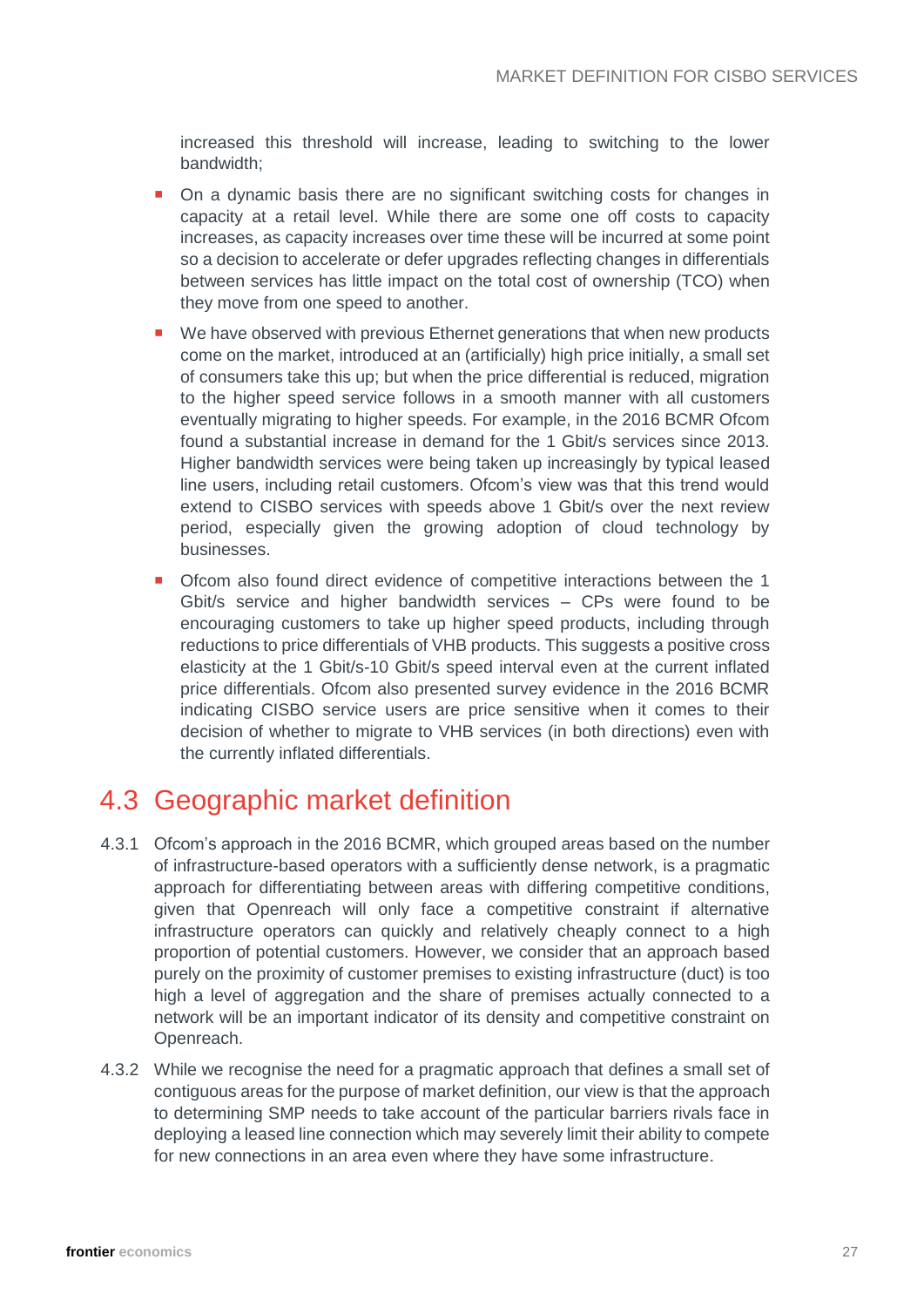- 4.3.3 Given that the incremental cost to a CP for connecting a customer premises is a function of distance from existing infrastructure, the distance from the existing network will provide an indication of an operator's willingness to compete for customers at a given price level. Similarly, the number of competing operators in an area will, given imperfect competition, be correlated with increasing pricing pressure.
- 4.3.4 However, it is important to recognise that for the CISBO market, in contrast to other markets such as wholesale broadband access, the incremental cost for a rival infrastructure-based provider to connect a particular location, even where they have network in the vicinity, is likely to be considerably greater than the cost to Openreach. This is because:
	- The CP will have fewer existing connections to premises, so there are fewer instances where existing connections can be used or re-activated;
	- Cable entry for additional networks is often more challenging than the first connection, with new duct and cable trays required as well as landlord permission; and,
	- **CP** networks are often further away than Openreach who (given its ubiquitous duct network) will, typically pass immediately outside the customer premises, if they do not already enter the building. The rivals' network will often pass the customer premises many meters further away than Openreach's network (potentially the far side of the pavement, on the carriageway or even across the road) so that they may require wayleaves and traffic management to install the connection, or out of hours working.
- 4.3.5 These factors drive considerable additional costs for rival providers that impact build / buy decisions and could prevent them from acting as a constraint on Openreach even where they operate in the area.
- 4.3.6 In addition, if non-cost barriers mean that CPs cannot connect in a reasonable timespan compared to customers' requirements, this will also prevent them acting as an effective competitive constraint on BT.
- 4.3.7 This means that care must be taken when interpreting the available data on how far OCPs have been willing to dig to connect customers as there will be a degree of selection bias in this data. For example, the sample is likely to be biased towards those customers where dig costs are relatively low or where access to buildings is not problematic. As a result, the fact that a CP has been willing to dig 100 metres to connect a given customer in the past does not mean that a CP would be willing to dig 100 metres to connect all customers. As such the competitive constraint from OCPs will be lower than indicated by the raw data.

#### Proposed analytical approach

4.3.8 Ofcom has already gathered substantial information on network and customer locations. However, there are some parameters that should be re-evaluated for the 2019 BCMR. Specifically, Ofcom should combine the rich information on locations with better data on the distribution of total costs to CPs of connecting clients at different distances from the nearest point of presence and compare this to the expected forward looking margins available.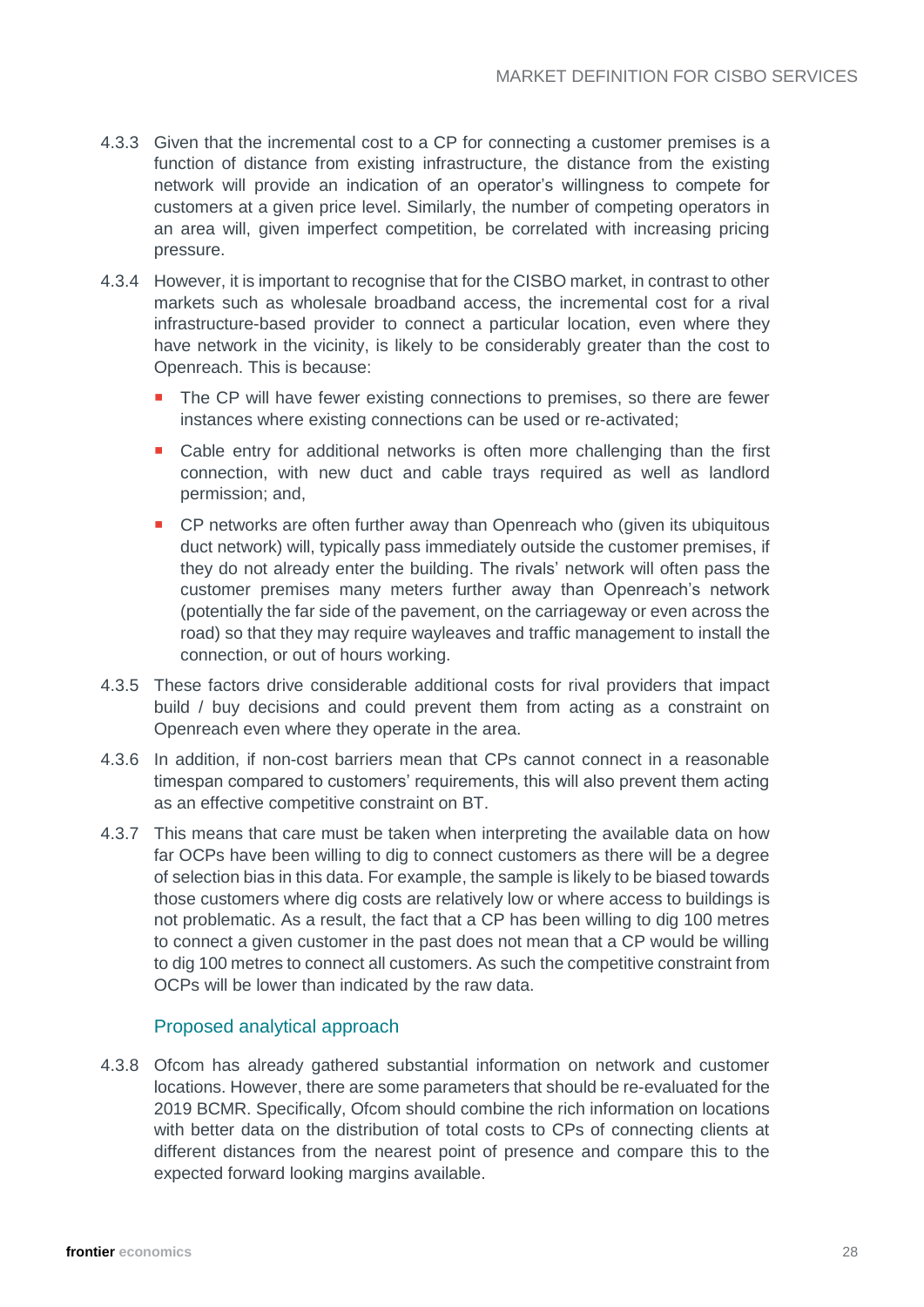- 4.3.9 Ofcom's framework for assessing variation in competitive conditions was based primarily on the extent of rival infrastructure present in the vicinity of the business premises. However, Ofcom appeared to conflate the market definition and SMP determination stages of the market analysis process. The approach used to identify the set of areas without SMP consisted of applying a simple distance threshold – Ofcom considered all large business sites and calculated the average number of CPs within 100m of premises for each postcode sector, as well as the proportion of business sites that had more than a given number of CPs within those distances.
- 4.3.10 The market power test applied considered that an area has sufficiently dense rival infrastructure to have effective competition if it satisfies at least one of two conditions:
	- Businesses have on average five or more OCPs within 100m; and/or
	- Businesses have on average four or more OCPs within 100m and 90% of businesses are within 100m of at least two OCPs.
- 4.3.11 However, it is not clear that the 100m threshold adequately reflects how close CPs need to be to effectively constrain Openreach's prices to a competitive level. Ofcom will need to better understand the relationship between incremental connection costs for CPs and distance and hence determine how close the CP needs to be to potential customers, on average, to be able to connect to potential customers at a cost that will constrain Openreach's pricing.
- 4.3.12 The relationship between distance and costs will reflect:
	- **those premises where the CP is already present, (effectively at zero distance)** where the additional infrastructure costs would be similar to Openreach's; and
	- $\blacksquare$  for other premises the cost of gaining access to the building and constructing any fibre required between the CP's existing infrastructure and the premises.
- 4.3.13 For example, the evidence on the share of buildings connected and the costs of building a connection to an unconnected building could feed into an analysis on how close, on average, a CP's existing infrastructure would need to be for there to be an effective competitive constraint on Openreach's prices, i.e. there would be a sufficient proportion of customers where the incremental costs of connecting new customers would be low enough to allow the CP to compete at the competitive level of prices.
- 4.3.14 This distance threshold would be determined by comparing the one-off incremental cost to the CP of connecting the customer with the annual contribution to fixed costs of Openreach's EAD products (effectively the FAC of the passive assets in the Openreach cost stack). If the resulting payback period of the cost of connecting the customer was sufficiently short (taking into account typical customer lifetimes), then the CP would effectively compete for these customers.
- 4.3.15 The resulting distance would be an average, taking into account variations in costs. However, there would be some premises closer which could not be competitively served and others further away which could. Applying this threshold to geographical information on the location of customers and CPs networks would show approximately the proportion of customers who could be served competitively (also taking into account evidence on the proportion of clients where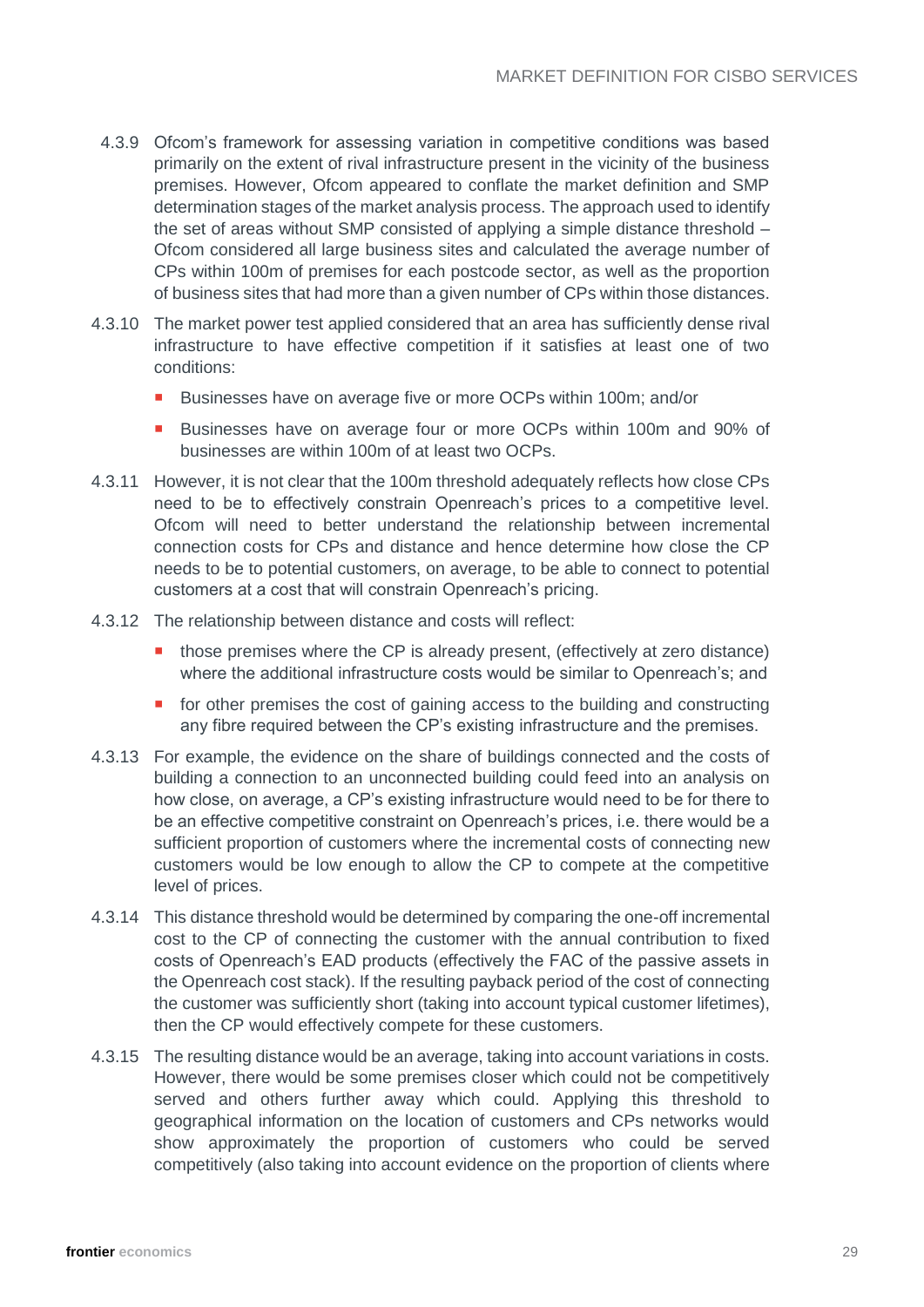there are such high non-price barriers that CPs cannot gain access in a reasonable time frame whatever the cost).

- 4.3.16 The challenge is to balance the need to remain pragmatic with the desire to accurately capture variation in competitive conditions. On the one hand, a pragmatic approach cannot be at too granular a level. While the most accurate measure of competitive constraint will be one based on the number of locations connected to multiple networks, an analysis of infrastructure at the level of individual sites would be a hugely data-intensive exercise. In addition, it would also not be pragmatic to de-regulate a set of non-contiguous sub-postcode areas scattered across the geography. For the purposes of defining the geographic markets there needs to be a degree of blurring which results in a reasonably small set of geographic markets that are made up of contiguous postcode sectors (e.g. a city centre).
- 4.3.17 Ultimately, the segmentation of geographic areas will inevitably require some degree of regulatory judgement in the final boundaries between markets but should have as a starting point an analysis of incremental costs that reflects the features of the market.
- 4.3.18 One additional consideration for Ofcom, is whether the geographic market analysis needs to reflect the particular features of LLU backhaul and mobile backhaul services. The premises for these customers are typically in different locations to those of business customers, and their connection needs are different as a result. For example, a LLU backhaul customer may be looking to connect two BT exchanges in different towns. In order to serve the customer, a rival provider would need to be present in both the towns making it harder to compete. In contrast, a provider present only in one town could pose some degree of competitive constraint for business customers (it can compete in the town where it is present). Therefore, the intensity of competition depends on network density and structure in a different way for backhaul and business customers.
- 4.3.19 For mobile backhaul the end point of the circuit may be in a business premises (e.g. a rooftop site) on the public highway (street works) or potentially away from a built up area in the case of rural masts. As such the availability of competing infrastructures and the cost of connections could vary considerably between sites.
- 4.3.20 In terms of the market power test, which is outside the scope for this report, we note simply that this should be a wider test than that used for market definition which reflected a richer set of indicators of effective local competition. The threshold for an area to be defined as competitive should reflect the set of conditions under which Openreach would not be able to set prices to earn supranormal profits and consider wider evidence on profitability and drivers of cost for fibre deployment that can vary substantially at the local level. To be clear, Ofcom must not presume that the more competitive geographic areas are sufficiently competitive for there to be no SMP but rather properly test whether Openreach has SMP or not.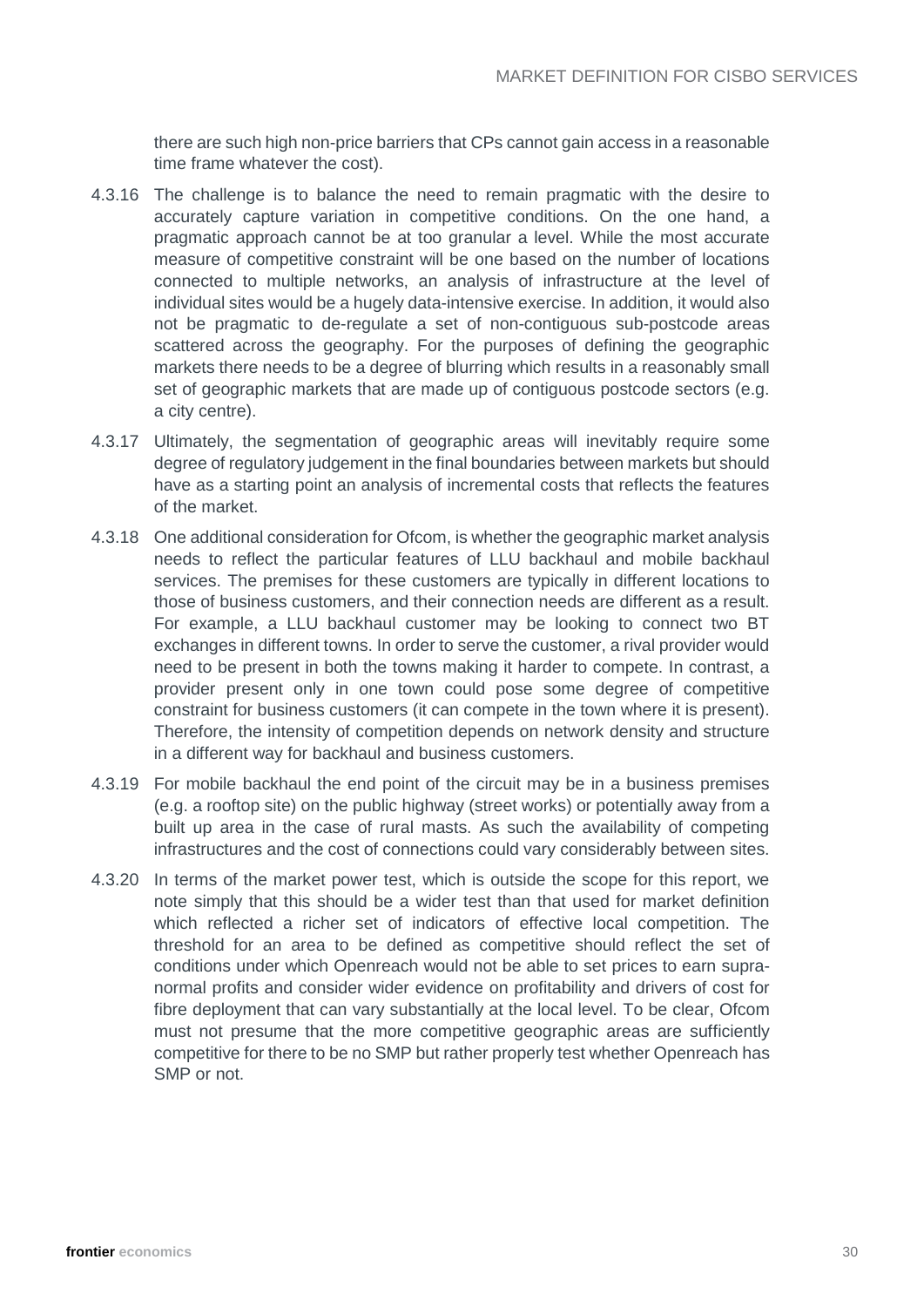## <span id="page-30-0"></span>5 CONCLUDING REMARKS

- 5.1.1 Given the cost structure and demand dynamics of CISBO services, it follows that there is a single product market for all CISBO services.
- 5.1.2 Firstly, this follows immediately from supply side substitution considerations the degree to which competitors are *able* to compete for customers (given the costs they would incur to connect a customer) does not vary significantly across services.
	- If an existing provider already has infrastructure at that location to deliver one speed they can easily use different electronics to supply any other speed on a circuit. OSS/BSS can be upgraded at little incremental cost to supply a new product variant and where necessary core network capacity can be enhanced, e.g. by using DWDM on backhaul links. Thus even where a competitor is not currently supplying a given speed in a given geography, they do form a constraint at that speed.
	- The infrastructure to all speeds is common; if a competitor is sufficiently closely located to customers (i.e. its infrastructure is sufficiently dense) to constrain Openreach for one speed, then since the connection costs are similar for all speeds the competitive constraint does not vary for different speeds.
- 5.1.3 Secondly, on the demand side, once the HMT/SSNIP is applied at competitive prices this would be likely to suggest a single product market for CISBO services. Currently the artificially high price of the 10 Gbit/s service means that only the customers with the highest willingness to pay are selecting to purchase it  $-$  these customers have particularly strong needs in terms of large data volumes / high quality of service, which means they are willing to pay the large premium relative to the 1 Gbit/s service. Therefore, at current prices we may observe relatively low levels of switching in response to a SSNIP. However, at competitive prices, with a much smaller differential, there would be a large group of relatively elastic customers spanning the 1 Gbit/s and 10 Gbit/s services and we would observe higher levels of switching which would undermine a SSNIP.
- 5.1.4 The geographic market definition should also reflect supply side factors following a similar approach to that in the 2016 BCMR. The parameters used to segment the geography according to the likely intensity of competition faced by Openreach in the local area should reflect the differences in incremental cost faced by Openreach's competitors. Much of the required information on the availability of competing infrastructure already exists - Ofcom has a rich dataset on the location of premises and network infrastructure across the UK.
- 5.1.5 The distance thresholds applied need to reflect factors (in addition to distance) that influence the effectiveness of the constraint from rival providers on Openreach. Given the high infrastructure cost to these CPs of connecting customers that are located nearby, even for relatively short distances, the constraint is much stronger where a CP is already at the premises than where it is not yet connected. Therefore, one factor to incorporate into the assessment of geographic market definition is the proportion of connections of rival CPs in the area. In addition, the test for finding a lack of SMP should be carried out separately from the geographic market definition and consider a broader set of indicators of competitive conditions (such as profitability and other drivers of cost for fibre deployment).